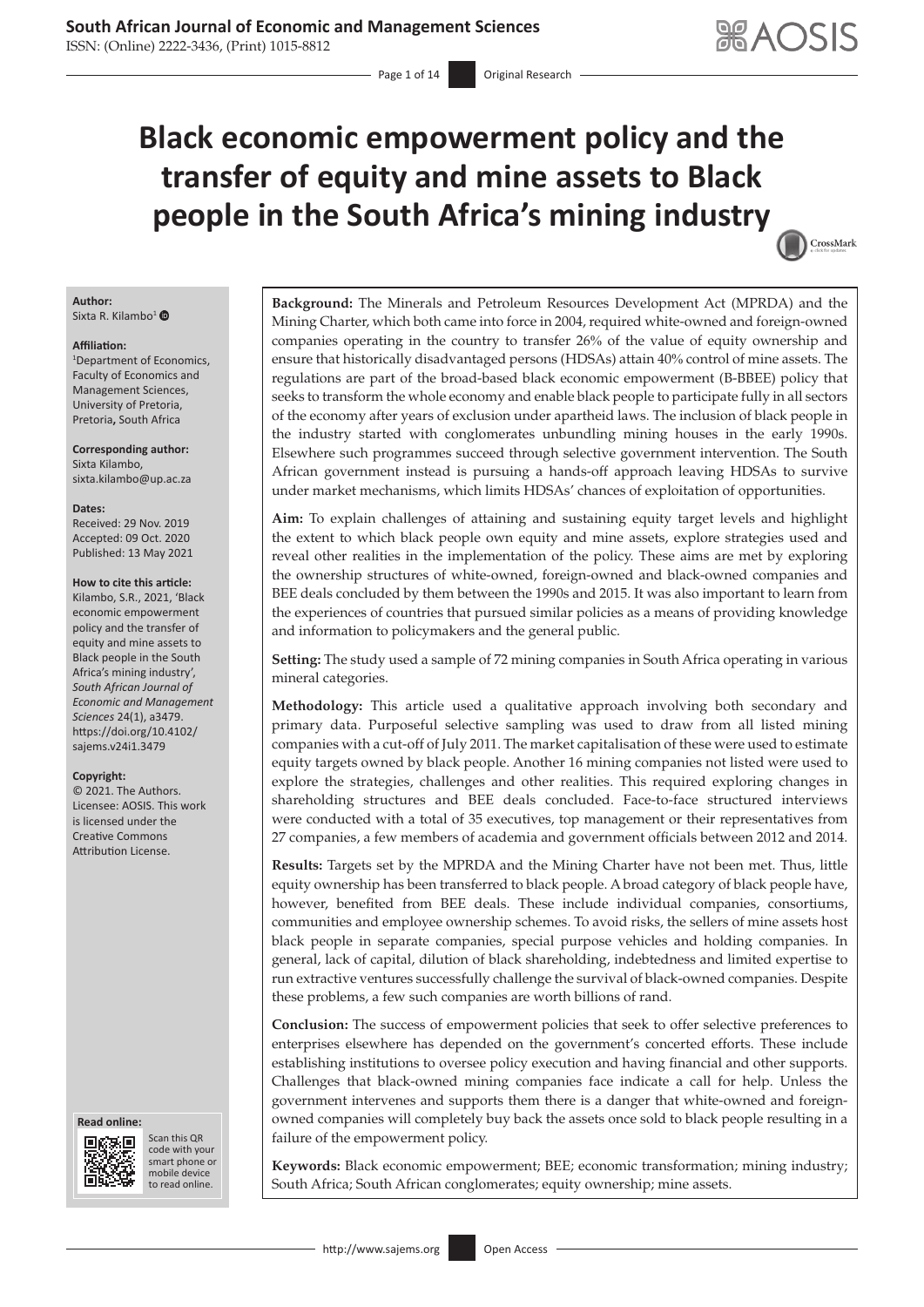### **Introduction**

The transformation of the South African economy and inclusion of black people<sup>1</sup> in all sectors of the economy was one of the main priorities of the African National Congress (ANC) government that came to power in April 1994. This process started in mining, an industry with a history of only a few white conglomerates controlling mine assets since the beginning of development of the industry in 1880s. Colonial and in particular apartheid<sup>2</sup> laws prevented black people from owning and controlling mine assets, limiting them the provision of low-skilled labour. As a result, with the 1955 manifesto, the ANC aimed at nationalising this industry in the hope that it will benefit all the people (ANC 1955). As it prepared to take power, this idea changed and the ANC government accepted the ideology of private ownership and adherence of market forces as the main drivers of the economy. While it called for the economic transformation and, in particular, transfer of equity and mine assets to black people as a way of distributing wealth and balancing economic opportunities, the government has left this process under the whelm of market forces, limiting its successes.

Trusted to the Department of Mineral Resources (DMR), the economic transformation process in the mining industry started in November 1994 with the call to replace the 1991 Minerals Act. It took eight years of negotiations with the conglomerates (represented by the Chamber of Mines), trade unions (represented by National Union of Mine Workers) and other stakeholders. This resulted in the new mining policy – the Minerals and Petroleum Resources Development Act (MPRDA), accompanied by the Broadbased Socio-economic Empowerment Charter for the South African Mining Industry (Mining Charter) that came out in 2002 (DME 1995, 1998) and the Mining Score Card that explains the modalities of compliance. A two-year grace period was given before the full implementation of the Act and Mining Charter, which came into force in 2004. It should be noted that these policies are part of the Broadbased Black Economic Empowerment (B-BBEE), referred to shortly as BEE, policy that aims for economic transformation of not only the mining industry, but the whole economy. Hence, each other sector of the economy and each government department has its own charter guiding this process.

To ensure the transformation of the industry and the entry of black people, the MPRDA allowed state custodianship of all mineral resources in the country and the use of licensing as a tool to transfer equity and mine assets to black people. The minister responsible for minerals resources at the time (Minister of Minerals and Energy, which changed to Minister of Minerals in 2009) has been given the power 'to grant, issue, refuse, control, administer and manage all reconnaissance, prospecting and mining rights' (see MPRDA 2.3a). Black people are offered preferences with the issuing of licenses. Holders of mining licenses referred to as *old order rights*, held mostly by companies owned by the incumbents – mostly white-owned companies – at the time, were required to reapply for new licenses or *new order rights* within five years (by 2009). The conversion and application of new licenses were tied to the inclusion of black people, referred to in the policy as 'historically disadvantaged South Africans' (HDSAs), as shareholders or business partners. A 50 +1% shares by black people in a company would qualify it to be regarded as a black-owned (BEE) company while a  $25 + 1\%$ share by black people was referred to as a black-controlled company. The MPRDA set the target for HDSAs' equity ownership and mine asset transfer at 26% and 40% black control of mine assets in 10 years (by 2014).<sup>3</sup>

The signatory of the Mining Charter accepted the 'principle of willing seller – willing buyer at a fair market value' and if sellers are not at risk (see Mining Charter, Section 4.12). This simply implies the adherence to market forces in transactions of equity and mine assets while the government is a regulatory facilitator. The conglomerates promised to transfer R100 billion to HDSAs, which was close to 15% based on R750 billions of mine assets at the time of negotiations (Republic of South Africa 2002a, 2004). Thus, assets expected to be transferred to black people were huge. Knowing this fact, and that black people had no capital of their own and no other assets for backups, the government should have instituted proper mechanisms to help them from the start, which did not happen. As we see later, they had to rely on the sellers of equity and mine assets, who tried to avoid the risk of having them in their core assets. To assess the progress, the Mining Score Card demanded that complying companies should reach a target of 15% by 2009, a period that coincided with that of converting licenses (Republic of South Africa 2002b).

Those who wrote about the BEE policy justified it for: deracialisation of the economy (Balshaw & Goldberg 2008; Southall 2007), ensuring political stability (Hirsh 2005: 164), creating the middle class (Marais 2011; Mbeki 1999, 2003) and dealing with market failures created by the apartheid policy (Iheduru 2004, 2008). After all, the apartheid government also used discriminatory policies (Cargill 2010). Despite the mining industry being the first to come up with the policy,

<sup>1.</sup>The B-BBEE Act defines the term 'black people' as a generic term that represents.<br>Indian, coloured and African citizens of the Republic of South Africa by birth<br>decent and, together, they are referred to as 'historically Africans' (HDSAs). Throughout the article I have used the term 'black people' and<br>HDSAs collectively, with no pejorative connotations. In the same manner, I have also<br>used the term 'white people' to represent the non-black the country.

<sup>2.</sup>Translated from Afrikaans the term 'apartheid' means 'apartness', a policy<br>introduced in 1948 by the National Party government calling for separate<br>development of different racial groups in South Africa. Colonial and apa governments passed various Acts, among them the 1913 Native Land Act which<br>forced black people from their land, the 1923 Natives (Urban Areas) Act which<br>prevented black people from leasing land in white areas, and the 1926 Reservation Act which restricted them to few low-skilled jobs. The 1945 Natives<br>(Urban Areas) consolidation Act restricted black people from operating businesses<br>in townships. The 1951 Bantu Authorities Act restricted blac The 1963 One Man One Business Policy restricted black people from ownership of big business and prevented them acquiring shares (Feinstein 2005; Kilambo 2016).

<sup>3.</sup>Other elements of the charter require complying companies to ensure: HDSAs control mine assets (participation in management), development of management,<br>scientific, engineering or other skills for HDSAs, HDSAs participate in procurement<br>chain of operations, formulation of integrated socio-economi programmes for host communities and mobilisation of resources for major laboursending areas.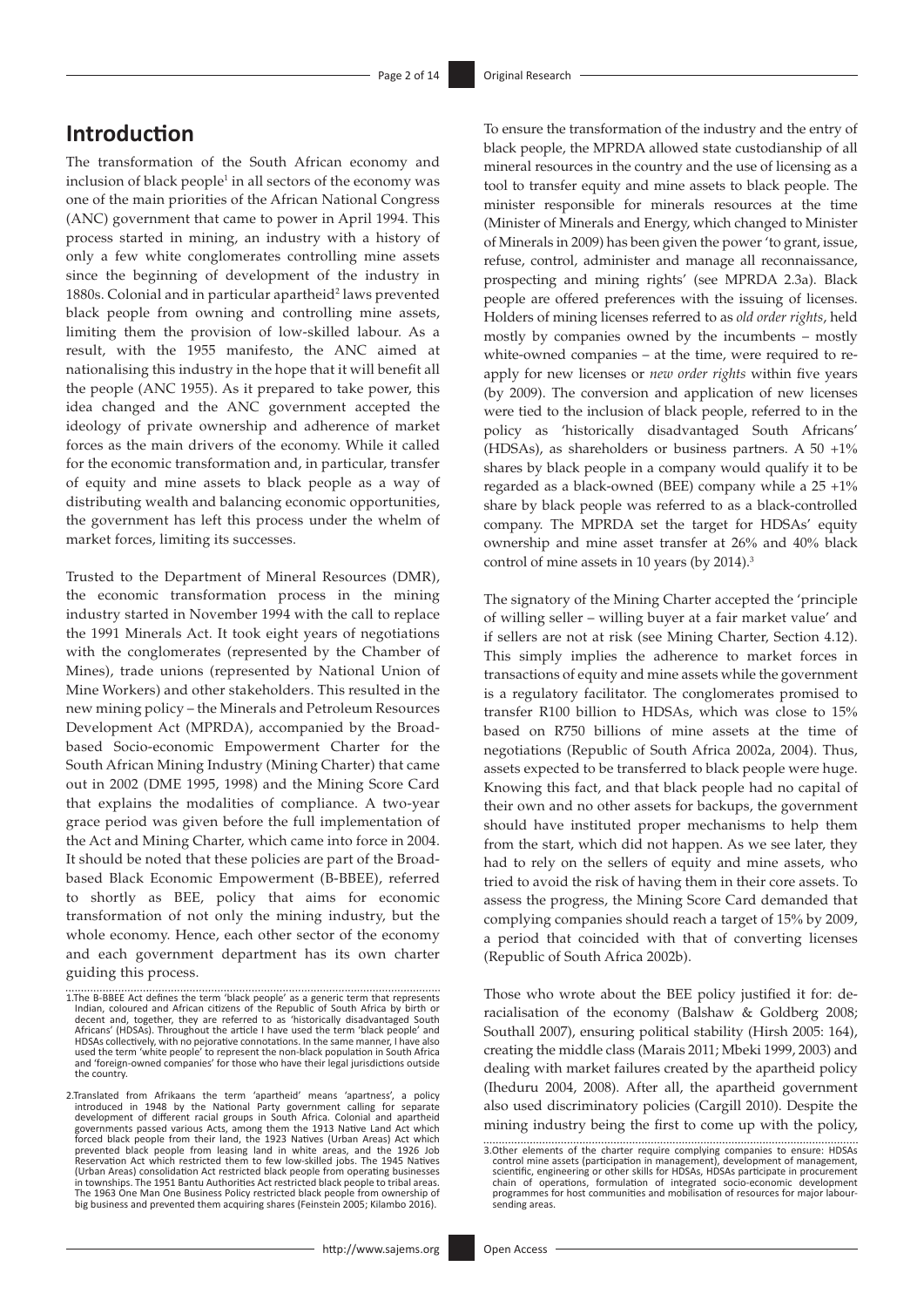studies that sought to assess compliance found the target levels reached low (Department of Mineral Resources [DMR] 2009; KIO Advisory Services 2010).

Critics had already flared up even before this time. They pointed to lack of success due to narrowness of beneficiaries – that the BEE policy has produced a few black moguls – dilution of black equity, fronting and the cryonic nature of BEE deals. They regarded the whole implementation process as mere window dressing (Khehla & Reddy 2007; Mathe 2008; Mbeki 2007, Southall 2007). Beresford (2015:2–7) who looked at the cryonic nature of BEE deals at a later stage saw cronyism as a common practice in a process of class formation in post-colonial Africa. The same was witnessed in the economies of Asian Tigers, post-Soviet Russia and the oligarchic politics of Western countries where private capitalist lobbyists wielded huge influence over public officials. Ironically, using the term 'developmental patrimonialism', Booth and Mutebi (2012:381–382) argue that cronyism can act as a bridge to economic transformation and social development. This view would be a problem for some people who have been observing countless cases against cryonic leaders who try to have chunks in national resources meant to be utilised at an equal footing by all citizens, not only in South Africa but also elsewhere. Developmental capitalism is therefore a mere justification of corruption.

South Africa is not the first to use preferential policies to deal with racial disparities or for economic transformation. Over years, various states in the USA used preferential policies to seek balance in social and economic opportunities skewed against its minorities, mainly black people. Policy instruments such as affirmative employment, set-aside programmes and preferential procurement for black businesses, quotas at school colleges and universities level placements and for scholarships and other strategies were used to ensure minorities benefit from the economy at equal footing with others. Their experiences indicate that the robustness and successes of such policies depend much on the willingness of those in political power, the establishments of institutions that constantly and closely oversee and support such programmes but, mostly, on state financial support (Drake & Holsworth 1996). Those against it, like Sowel (2004), prefer minorities to be left to struggle within the capitalist forces without government intervention. Otherwise, America's affirmative action policy prolongs racial tendencies.

Many African countries used preferential policies to ensure their citizens' inclusion in their domestic economies. This has involved the reservation of certain businesses and job placements for locals, enforcement of local content requirements on foreign companies to source from domestic and local companies, demand for equity and assets transfer to locals (see Adejugbe 1984; Andreasson 2010; Iwuagwu 2009; Ndongko 1980). Countries like Tanzania and Zambia went as far as the nationalisation and state ownership of mineral resources.

Similar to South Africa's BEE policy is Malaysia's National Economic Empowerment (NEP) programme (1970s to 1991) that sought to uplift its indigenous citizens or what it called the 'sons of the soil' or Bumiputeras. These formed part of the majority of its population groups that did not face exclusion laws per se, but were just left behind in the country's economic development trajectory. To mention a few, NEP demanded equity transfer to Bumiputeras, control of assets and affirmative employment. To support NEP, the government of Malaysia put in place a series of legislations and programmes. It revamped its education system and promoted the use of the local language (Malay) which enabled the majority to attend school and join workplaces. It used preferential quotas for school, college and university placements, scholarships and affirmative employment. The policy required 30% equity transferred to the Bumiputeras. Preferences licensing and government procurement facilities were major instruments used to enable Bumiputeras to take advantage of opportunities. The government created numerous government institutions to oversee the implementation of NEP programmes and provide a wide range of supports. Numerous parastatals created helped to support affirmative employment programmes, groom entrepreneurs and offered posts to executives and top managers, providing them with hands-on experience. Knowing Bumiputeras' lack of financial capacity, the government created a state holding company – the National Equity Corporation (Permodelan Nationale Berhad) – a vehicle company used to acquire shareholding in various private companies and warehouses on behalf of the ordinary Bumiputeras until they were ready to buy. The government established state banks and financial institutions, and bought substantial shares in private banks. Its financial capacity was important to support NEP programmes (Cargill 2010; Jesudason 1990; Lall 1996; Mandla 2006).

Japan and South Korea also used selective government interventions, not to deal with racial imbalances but for economic transformation in general (Hughes 1988; Kaplan 1972; Rhee 1994). Their cases also indicate the importance of not only political will and the creation of state institutions to oversee the implementation process, track changes, find problems and solutions but also a continual cooperation between government authorities and business. Japan's Exim Bank was crucial to offer continual financial support to local firms over a long period until they were strong enough to break into the world markets. In short, all cases explained here happened in free market settings, but indicate the importance of government's use of selective intervention in the economy and state's control of finance to support the programmes and cooperation between the state and business. In South Africa, such relationships are not harmonious. While the government accuses businesses for their lack of compliance, the businesses see the government as interfering in the working of the market. (For details of these conflicts see Bowman 2019; Makgoba 2019.)

It is true that South Africa has numerous public financial institutions, for example the National Empowerment Fund,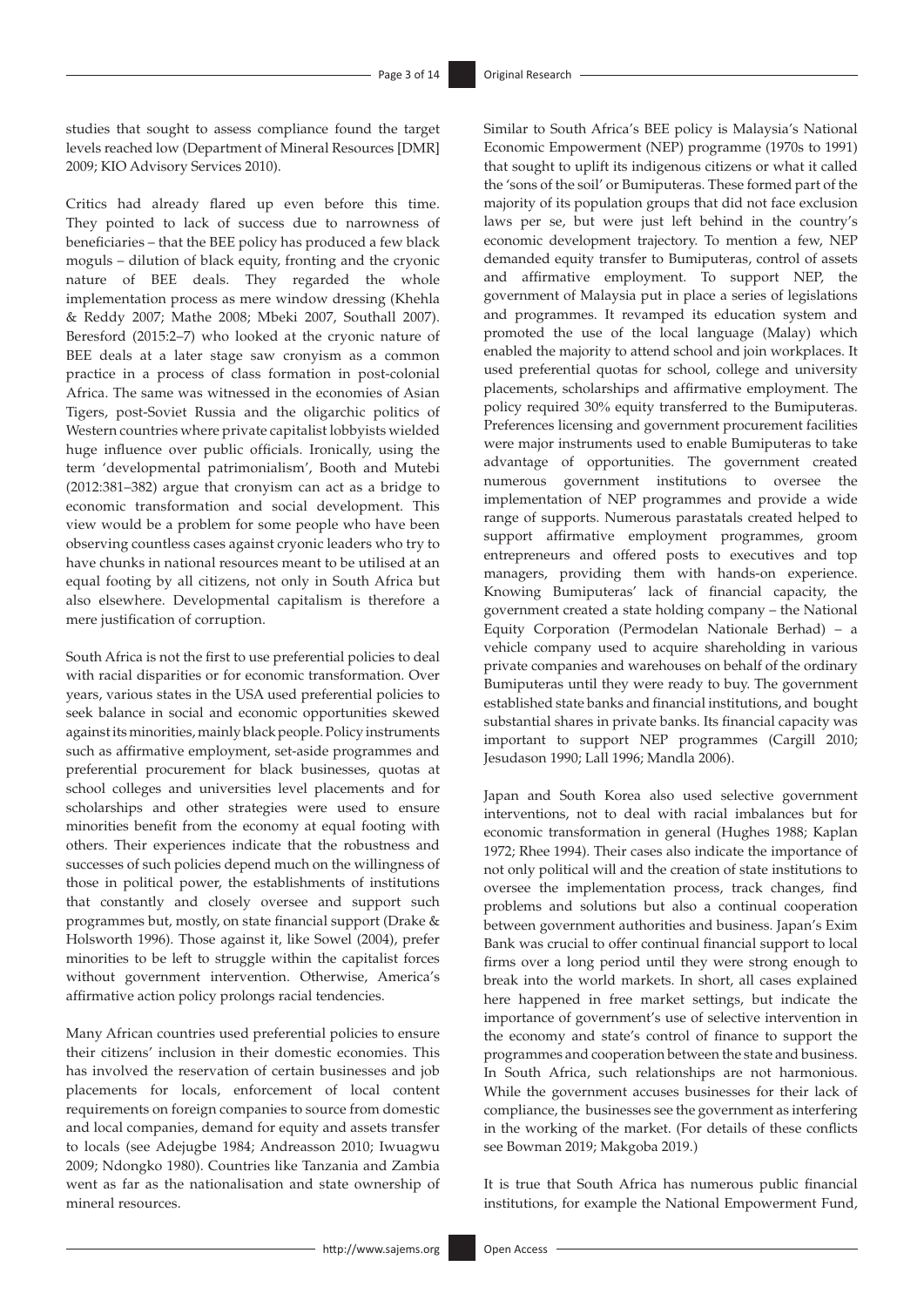established specifically to meet the funding needs of BEE beneficiaries. Its traditional Development Bank of South Africa over years played a major role in the country's industrial development. It is questionable if these together with other numerous private banks and financial institutions have the capacity to match the required 26% of mine assets to be transferred. As we see later, capital unavailability in the midst of capital intensity, inherent in extractive industries has been one of the thorny issues for black-owned companies. This article argues for the South African government to selectively intervene and support financially those who aspire to make the most of opportunities offered by the MPRDA and the Mining Charter.

The BEE policy is also happening in free market settings. The initiative was, however, started by the conglomerates (mining houses) themselves under the unbundling process in the early 1990s. These controlled a large part of the economy through pyramid structures, family ownership and crossownership that strengthened their concentration of asset ownership. As shackles of apartheid were loosening, they started unbundling their assets; in the process, they handpicked a few black people, and sold to them shares and mine assets. When the Mining Charter came into force in 2004, this process was ongoing and all of the conglomerates' transactions with black people prior to this date were recognised under the 'continuous consequences principle' clause (see Mining Charter, Section 4.7). Thus, deals at prepolicy stages gave the sellers of mine assets compliance points while black beneficiaries' wealth accumulation capabilities and experiences that made them preferred BEE partners for easily jumping on the wagon of cross-ownership and family ownership. It is the view expressed in this article that this might be a better explanation for BEE beneficiary narrowness or why only few a black people have become moguls.

### **Methodology**

This article is descriptive and historical by nature. It uses a qualitative method involving the gathering of both secondary and primary data. Secondary sources include books, articles from journals, newspapers and magazines, company documents (annual reports, press releases and statements), financial statements, government documents (study reports, mine directories, policy documents and statements), websites and other open-access documents.

Using a selective purposeful method, a sample of 72 companies was drawn using three main criteria: (1) representation-dominant companies – Johannesburg Stock Exchange (JSE), as these make up over 80% of the industry's market value – and junior companies (non-JSE), (2) race (white-owned, foreign-owned and black-owned companies) and (3) coverage – all mine categories (platinum-group metals, gold, diamond, coal, minerals and sand aggregates). All 56 JSE-listed mining companies as per 12 July 2011 were included as the market capitalisation of these was used to estimate equity targets. Another 16 mining companies not

listed on the JSE were added, as most black-owned companies are in this group. Another consideration was to include mining companies involved in BEE deals in all mining categories. In total 72 companies were used to explore strategies used, challenges and other realities. This involved tracing the ownership structures and BEE deals concluded by white-owned, foreign-owned and black-owned companies. The concentration was from the unbundling process (early 1990s) that earmarked the entry of black people to 2015 (revision of the Mining Charter). Facts that could explain the strategies used and challenges related to the study were documented.<sup>4</sup>

Structured face-to-face interviews were conducted with executives and top management of mining companies between 2012 and 2014. These included chief executive officers, chief operating officers and managing directors. In total 35 executives from 27 companies (16 from 13 whiteowned and foreign-owned companies and 19 from 14 black-owned companies) were interviewed. Further interviews were carried out with three members of academia, three government officials and one official each from the Development Bank of South Africa and the National Employment Fund who was responsible for funding.<sup>5</sup> Thematic analysis was used which made the writing process easier.

The first section below highlights the extent to which black people own equity and mine assets. In particular it explores the ownership structure of the mining companies and deals concluded from the unbundling (early 1990s) to 2015 when the Mining Charter was revised. It also covers strategies and other realities the discussions provided. The second section focuses on licensing and meeting the targets. Targets are assessed using market capitalisation of the 56 JSE mining companies. The third section pays attention to various strategies used to accommodate black people. Explained here are the use of separate companies, special purpose vehicles (SPVs), community trusts and consortiums in concluding deals. The section also explains challenges, mostly the use of debt financing and its outcome. The last section provides conclusions and recommendations. It argues that the successes of similar policies require government support and state control of finance to afford various supports. The article recommends that the South African government needs to intervene to save BEE equity ownership and transfer of mine assets.

### **Inside the Black Economic Empowerment honey pot**

As indicated earlier, the entry of black people started with the conglomerates' unbundling, which occurs when a company

<sup>4.</sup>The focus of the themes were: company names, percentages of shareholding owned and exchanged, nature of the companies (consortiums, communities, employee ownership schemes, individual companies, main companies, subsidiaries, mine projects) and deal specifications (conditions and funding models).

<sup>5.</sup>Interviews needed permissions from higher authorities and took long time. Most of the respondents decided to remain anonymous due to the sensitivity of company matters, thus their names or companies were concealed.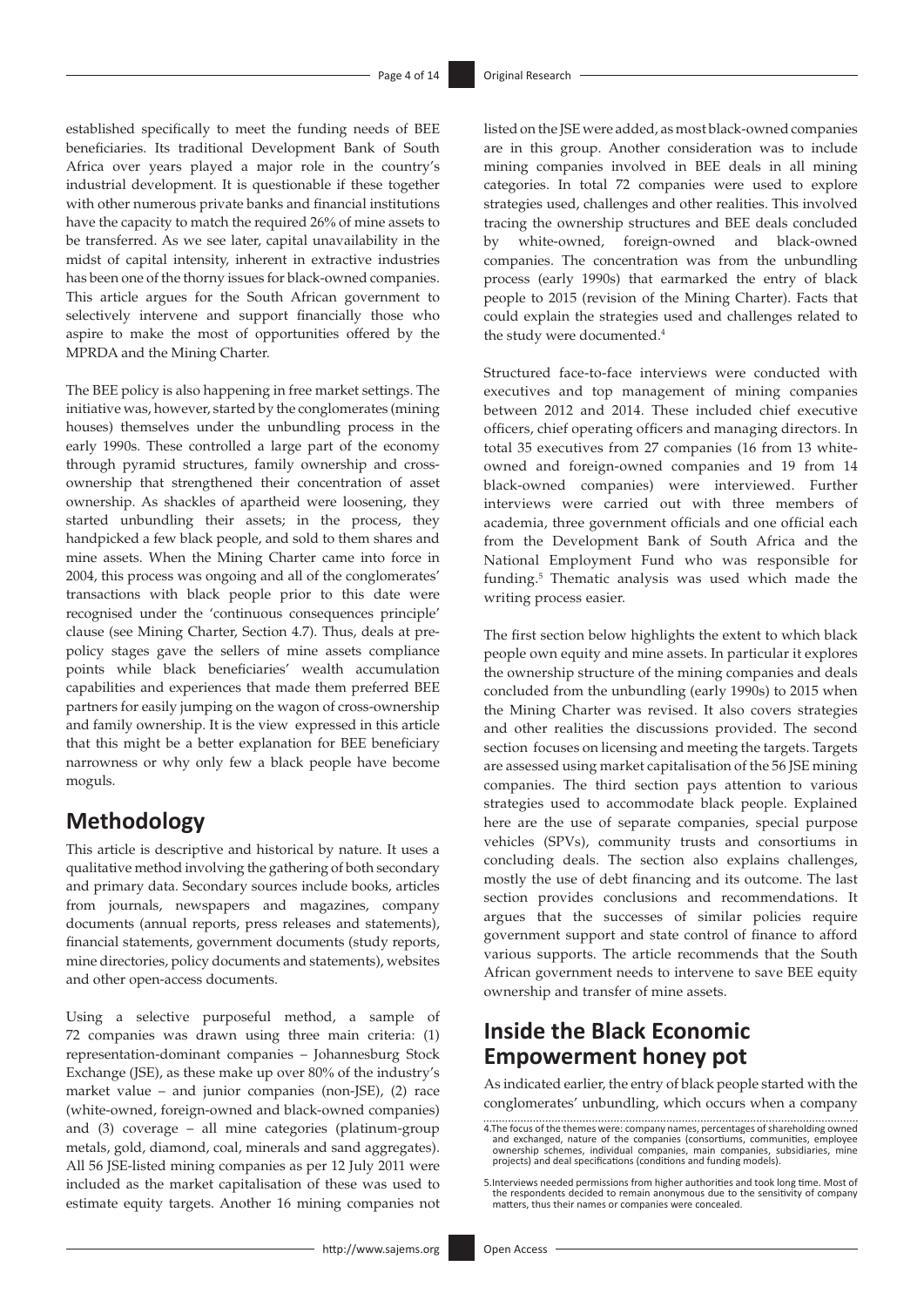with several different lines of business retains core businesses and sells off assets, product lines, divisions or subsidiaries. This important strategy may also involve mergers and acquisitions. Mergers involve two companies surrendering their stock to form one completely new company and issue new stocks. Acquisitions occur when one company buys another with cash or stocks, or a combination of the two, and absorbs the business and establishes itself as the new owner. The company that is acquired ceases to exist and its stocks are discontinued (not traded) while those of the buyer are traded. In general, poor stock performance or the need to raise capital, distribute cash, achieve cost effectiveness and improve competitiveness are the drivers of such actions (Kenton 2018).

The unbundling of South Africa's mining companies that started in the early 1990s is peculiar, mostly because of its inclusion of black people, a race that under colonial and in particular apartheid laws was forbidden from buying equity and owning mine assets but was restricted to the provision of low-skilled and unskilled labour. As a result, by the time the liberation movements were unbanned in 1990, there was not a single black owner of mining equity or assets. Conglomerates owned by white capital controlled the industry.<sup>6</sup> These had strong family ownership, cross-ownership and pyramid structures in which, at the peak, one company will have shares in others down the line. With assets spanning all sectors of the economy, six conglomerates also widely known as mining houses, controlled the mining industry. These were Anglo American and its sister company De Beers, Rand Mines, General Mining and Finance Corporation, Anglovaal and Gold Fields (Baxter 2009; Falkena 1979; Fine and Rustomjee 1996; Nattrass 1981; Seidman & Seidman 1977).

The mining houses performed most of their functions inhouse through their various departments. These included geological surveys, exploration, mineral extraction and processing, engineering, local and international marketing and services such as transport, mine safety, catering and cleaning. They consolidated small mines into large companies and mobilised capital and labour from local communities and neighbouring and foreign countries. In return, they kept shareholdings in such companies. Capital from mining was crucial in the expansion of the country's industrial base, which grew initially to satisfy the needs of the mines.

In the late 1980s, as it became increasingly clear that the apartheid regime was likely to collapse, the conglomerates had to find a way of surviving in the new political and economic order ahead of them. They started to unbundle their assets and engage with the liberation movements, in particular the ANC in exile (Taylor 2007). At the centre of these engagements was the issue of nationalisation, which had been the ANC's central position since the 1955 Freedom Charter (ANC 1955, 2010, 2012). This was not an option for white capital if they were to uphold their economic power. Their engagement with the ANC coincided with the unbanning of

6.Conglomeration occurs when companies own controlling shareholding in two or more other companies that might have no common business interests.

the liberation movements and unbundling of mining assets that started in the early 1990s. For scholars, the conglomerates' acceptance of the BEE policy was a way of dampening nationalisation sentiments and guaranteeing their continued enjoyment of their wealth (Burton & Hoawthorne 2007; Dansereau 2005; Iheduru 2008; Marais 2011).

The unbundling process involved a number of measures according to Malherbe and Segal (2001). These include moving some assets offshore, creating specific companies and subsidiaries in all mining categories (coal, gold, platinum and others) and creating separate companies to handle mining and non-mining assets and others to perform functions previously done in-house. They used such companies to swap and sell some of their assets and shareholdings among themselves, but sold a few to black people. They captured these happenings in a slogan '*black economic empowerment*' which was then widely used in the media and townships circles even by government technocrats when calling for a greater black participation in the economy. Later the words featured in the formal policy.

Four companies have been at the forefront of unbundling. These are Anglo American (and its sister company De Beers), Rand Mines, the General Mining Finance Corporation and Anglovaal. For a better understanding of strategies used and its outcomes, this article offers details on changes in the shareholding structure of Anglo American from its unbundling and the various BEE deals emerging from the process that continued even after the coming into effect of the MPRDA and the Mining Charter. In the process, other deals concluded by other conglomerates are brought into the discussion. Captured in Figure 1 is the entire process of Anglo American's unbundling.7

Anglo American's unbundling started in 1990 when it split its De Beers Corporation into two: De Beers AG Centenary to house its non-South African assets and De Beers Consolidated Mines (Ltd) commonly referred to as De Beers to house its South African assets. As can be noted in the chart, it then created a series of companies to handle activities in various mineral categories and some used to transfer equity and mine assets to blacks. The diamond assets in the DBCM merged with those from Avmin Coal<sup>8</sup> (Finch and Venetia Diamond Mines). By 2006, the DBCM started concluding BEE deals with blacks. These included Panahalo Investments (as lead partner in a consortium with 50%) and ESOPs one for the 'current employees', another for identified pensioners of De Beers Group (35%) and a Trust for Key Employee of De Beers (15%). Panhalo Investments itself was also a consortium controlled by Panhalo Holdings.9

In the platinum-group metals, Anglo America created Amplats in 1995 to handle its platinum assets. In 2000, the

<sup>7.</sup>The numbers in circles represent percentage of shareholding exchanged.

<sup>8.</sup>Avmin Coal for coal assets and Avmin Gold for gold assets resulted from the unbundling of Anglovaal in 1999.

<sup>9.</sup> The main shareholders were: E.M. Dipico, a former premier of Northern Cape (18%), Peotona Capital (16%), B. Peterson (13%), Mashishi (8%), the Women's Trust (17.5%), Disabled Persons Trust (10%) and the Community Trust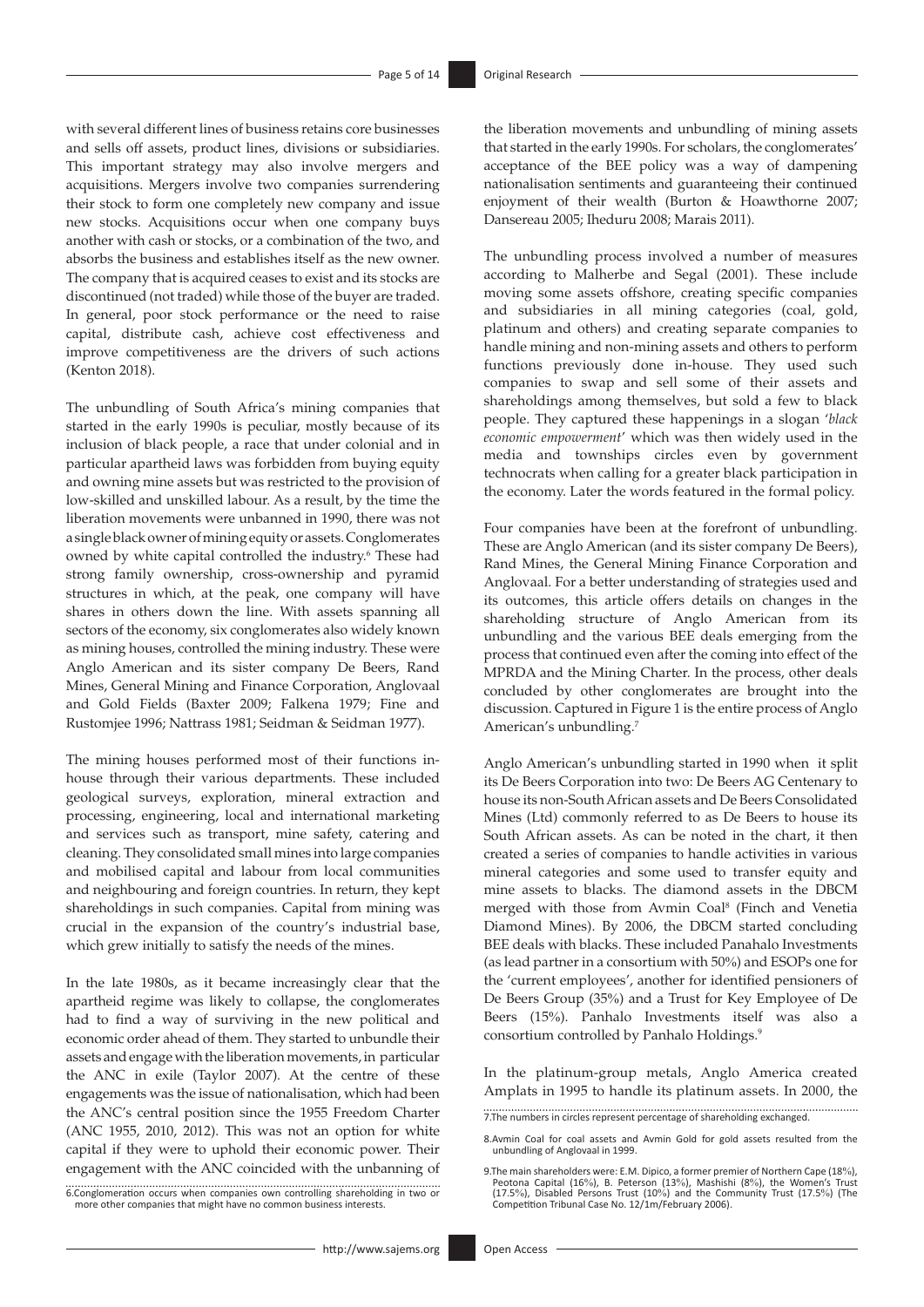

Note: Please see the full reference list of the article, Kilambo, S.R., 2021, 'Black economic empowerment policy and the transfer of equity and mine assets to Black people in the South Africa's<br>mining industry', So*uth Afr* ARM, African Rainbow Minerals

**FIGURE 1:** Anglo America unbundling and black economic empowerment transactions.

name changed to Anglo Platinum and concluded a number of BEE deals. These include, at a mine level, the Royal Bafokeng Platinum Mine and the Royal Bafokeng Resources, which acquired a 50–50 shareholding in 1997. The Royal Bafokeng Resources is a company owned by the Bafokeng tribal community, which owns the land and used to receive royalties. These were translated into BEE shares under the MPRDA and the Mining Charter. At the Modikwa Platinum Mine it concluded a deal with the African Rainbow Minerals Consortium a subsidiary of African Rainbow Minerals (ARM)10 and offered 50% shareholding in 1999 (Anglo American 2006).

In 2004, Anglo America, which also has a major stake in the Northam mine, concluded another BEE deal. It offered a controlling shareholding of 63% at its Booysendal project to Mvelaphanda Resources, a BEE entity controlled by Mvelaphanda Holdings (under Tokyo Sekwale, an ANC stalwart once jailed at Robben Island) and Afripalm (under Lazarus Zim). In the same year, it offered 15% shareholding to the Bakgatla Ba Kgafela, another tribal community, at its Union Mine (Anglo Platinum 2005).<sup>11</sup> At the Bakubungu Platinum Mine, Anglo American, through its Anglo Platinum, retained 11% and concluded a BEE deal with Wesizwe Platinum Anglo Platinum Ltd 2008a, 2008b<sup>12</sup> enabling it to gain control of the mine at the time, but as we see later, it lost them due to escalating debts.

Being BEE compliant comes with the benefit of being approached by other foreign-owned companies who seek to utilise mineral resources in South Africa. Anglo America seems to show the way. Through Anglo Platinum it created a SPV named Micawber 277 for its Ga Phasha Project and used it to enter into a 50–50 joint venture deal with the blackowned company Pelawan Investments.13 In 2004, Pelawan then entered into a BEE agreement with Anooraq Canada<sup>14</sup> and offered 56.25% shares, making them the main shareholder. The transactions gave Anooraq BEE status which opened more chances of concluding other BEE deals. Anooraq then entered into another deal through its subsidiary – Plateau Resources – with Anglo Platinum's subsidiary – Rustenburg Platinum – over three projects grouped together as Bokoni Platinum Mines (Anooraq 2006, 2011).

<sup>10.</sup>Formed by Patrice Motsepe, ARM is under the control of the African Rainbow Minerals and Exploration Investments. The Motsepe family controls 41.26%, ARM Broad Based Empowerment Trust 13.45%, Black Rock Inc. 10.61%, Public Investment Corporation 5.16%, Fidelity Investments 4.17% and Allan Gray Investment Council, a financial institution, 3.78% (ARM 2010).

<sup>11.</sup>Bakgatla Ba Kgafela also controls the Moepi Group (50.1%) and 27% shares in Boyston Investments, a subsidiary of Platmin Ltd (Canada) (Platmin 2010).

<sup>12.</sup>Wesizwe was created in 2008; shareholders were the Bakubungu Ba Ratheo community (25.7%), Lincoln Ngculu (5.7%), Thuthukile Sikweiya (5.7%) and Vunani Capital (6.6%).

<sup>13.</sup>Pelawan Investment (Proprietary) Limited (or simply Pelawan) created the Pelawan Trust with 16 shareholders. Some of these include Figure Eight Investments (24%), Africa Minerals Professionals (14%), Leswika Women Investment (10%), Africa Without Boundaries Mining (10%) and minorities holding between 0.4% and 6.9% (Anooraq Resource Corporation pre-listing statement; 13 December 2006).

<sup>14.</sup>Anooraq, incorporated in Canada in 1983, started operating in South Africa in 1999. It created Plateau Resources as its operating company. It entered into several joint ventures with Anglo Platinum prior to the Pelawan Agreement in 2004.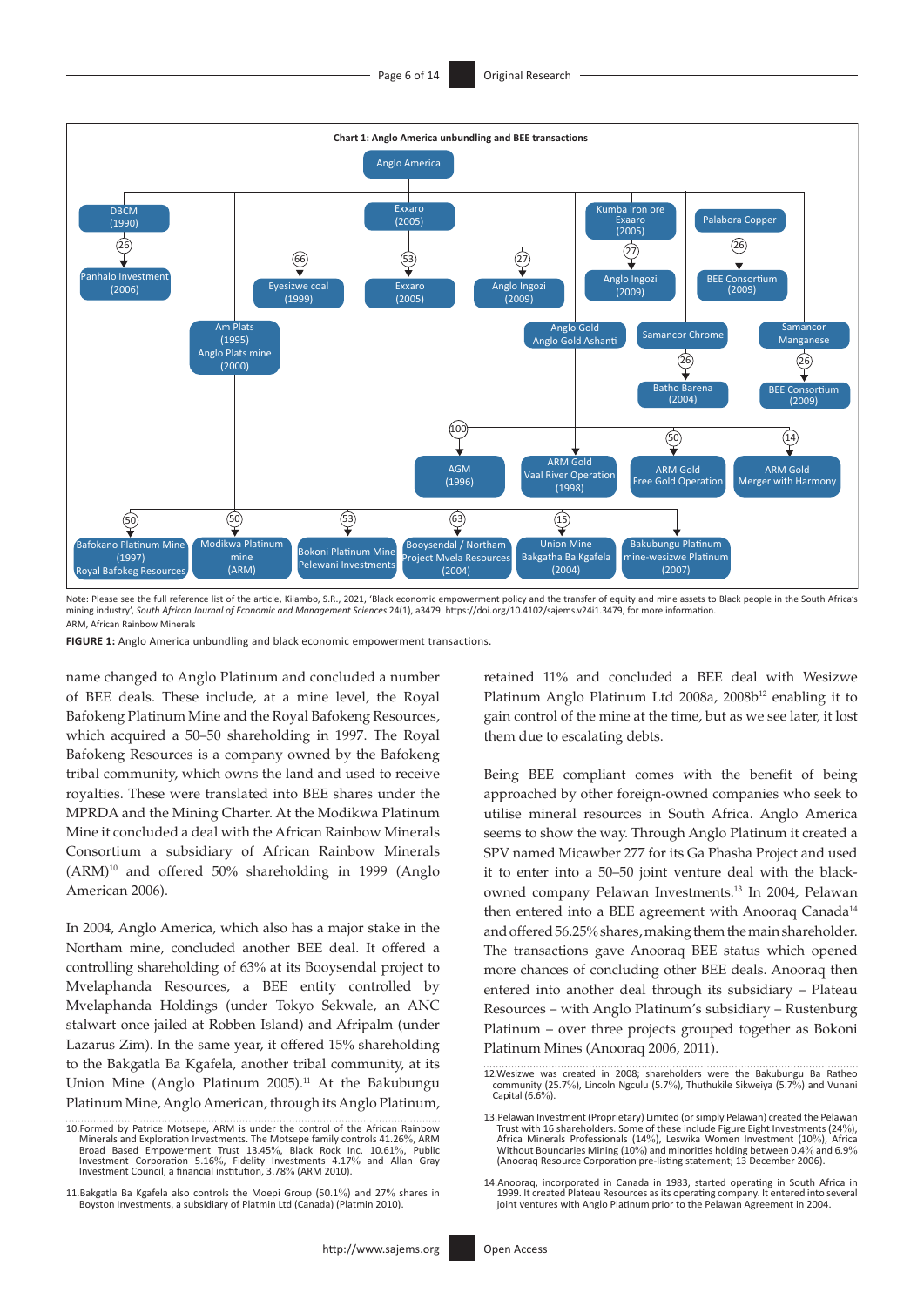In gold, Anglo American split its Johannesburg Consolidated Investments and created Anglo Gold in 1996. The new company engaged in share exchanges with other whiteowned companies including: East Rand Gold and Uranium Company Limited, Eastvaal Gold Holdings Limited, Southvaal Holdings, Free State Consolidated Gold Mines Limited (which was known simply as FreeGold), Elandrand Gold Mining Company Limited (known as Elands Vaal), J.H. Joel Gold Mining Company Limited and Western Deep Levels. The remaining small gold mines were sold to the African Mining Group, a consortium of black-owned companies formed in 1994 under a lead partner Capital Alliance Holdings led by Mzi Khumalo.15 Capital Alliance owned 63% shares in the Africa Mining Group. Other shareholders were Thebe Investments, Women Development Bank Holdings and Consolidated Investment Holdings. African Mining Group's foray into mining, however, lasted less than two years when it failed to raise enough finance to capitalise its mines and to pay for unpaid shares and service loans (Segeant 2006).

In 1998, Anglo Gold sold off some of its assets. One of the beneficiaries was ARMGold, a subsidiary of ARM. In this transaction, Anglo Gold entered into a contract agreement with ARMGold in 1998 over its Number One shaft of the Vaal River operations. In the contract, ARMGold would receive 40% of all the revenue for running its operation. Its success resulted in acquiring the Number Two shaft of the Vaal River operations for R10 million. In 2002, Anglo Gold sold to the same ARMGold its Free State assets through FreeGold for R2.523 million. These deals were recognised under continuous consequences principles and enabled ARMGold to bid for Avmin Gold in 2004. After acquiring Avmin Gold, ARMGold merged its gold assets with Harmony Gold, a white-owned company, acquiring 14%. 16 In 2004, Anglo Gold merged with Ashanti Gold from Ghana to form AngloGold Ashanti. The merger was also allowed under continuous consequences principle because of Anglo American's earlier transactions. To date Anglo American has completely disinvested from all gold mining in the country even its Anglo Gold Ashanti in Ghana.

Another important deal to mention involves Mvelaphanda Resources, which does not involve Anglo American per se but is important to understanding more of the strategies used. Mvelaphanda Resources, which also was a beneficiary in the platinum-group metals, had another subsidiary called Mvela Gold that had acquired 15% of Gold Fields International Mining South Africa's (GFIMSA) ordinary shares for R4.139 billion. GFIMSA was a part of Gold Fields International Limited that moved offshore at the height of sanctions but came back after the end of sanctions as GFIMSA. For its South Deep Mines, it created two subsidiaries: Gold Fields Operations and Gold Fields International Joint Venture Holdings. The two were used to create a separate company – NEWCO – that acquired 100% of 'A' shares which were equivalent to 90% of the total 'A' shares of the company that carry voting rights. Then it helped to organise numerous consortiums and offered 90% of 'B' shares that carry no voting rights (equivalent to 10%) of NEWCO's total shareholding.

Coming back again to Anglo American, the company created Anglo Coal in 1999. It immediately sought to sell off to black people the unwanted coal projects. To do this, it created a holding company known as New Coal in 2001 and placed some coals assets from Anglo American itself, Gold Fields and BHP Billiton. New Coal sold 66% assets to Eyesizwe Coal – a consortium controlled by black people17 – but Anglo America retained 11% and Ingwe Coal (a subsidiary of BHP Billiton) 9%. Ingwe Coal is a product of a merger of Rand Coal (from the unbundling of Rand Mines) and Trans-Natal Coal and Minerals (unbundling of General Mining and Finance Corporation).

To conclude more BEE deals, in 2005 Anglo American created two companies: a holding company known as Main Street 333 (Pty) and Exxaro. Anglo used Main Street 333, to transfer 54% to a black-owned company called Eyesizwe, 15.3% to IDC – a financial institution – 9.7% to TISO SPV, 9.7% to Eyabantu and 11.2% to BEE Women SPV. This qualified Main Street 333 to become a BEE company and it used these qualities to acquire 53.1% of Exxaro Resources, the other company that was created by the same Anglo American. In Exxaro, Anglo American itself retained 23.7%, and 3% was offered to Exxaro employees and 20.2% to minorities (publicly held) (Fauconnier & Mathur 2008).<sup>18</sup>

In 2009 Anglo American created Anglo-Inyosi. It used this to transfer 27% shareholding to a black consortium. The members included: Pamodzi Coal (33%), Lithemba Consortium (33%), the Women Development Bank Holdings (19%) and a community trust. Pamodzi Coal was itself a consortium whose main members were Pamodzi Investment Holdings (51%), Pamodzi Coal staff (9%), Mzana Women Investment Club (9%) Rorisang (2.5%) and other broad-based groupings (13%). The Lithemba Consortium itself was made up of other smaller consortiums that included Lithemba Amalahle Mining (40%), Initiative South Africa Resources – a women's group – (16%), Women Executives South Africa (5%), Mining Partners (8%) Girls Guides (5%) and other business associations (11%). Two individuals acting as lead

<sup>15.</sup>Members of the Capital Alliance consortium are the National Union of Mine Workers, Mine Workers Social Investment Holdings and the South African Clothing and Textile Workers Union.

<sup>16.</sup>Harmony Gold came into existence in 1997 after the unbundling of Rand Mines in 1993 which was split into four separate companies: Harmony Gold Mining, Durban Rooderpoort Deep Gold, Crown Consolidated Recoveries and Rand Gold Resources (which became an offshore company).

<sup>17.</sup>Established in 1999 with Sipho Nkosi as its major shareholder; others are Daphne Nkosi, Vincent Mtambo, Kholu Motsoene and Mxolisi Ncqobo.

<sup>18.</sup>Note that in 2016 Exxaro ceased to be a BEE company as the BEE members of Main Street 333 sold their shares back to Exxaro for R3.5 billion which included R487 million debt owed to Exxaro (for the unredeemed shares). Its BEE shareholding was reduced to 30% (Mtongana 2016). In January 2017 black shareholders indicated they wanted to re-purchase their Main Street 333 Shareholding with Eyesizwe as main shareholder with 30% shareholding. For more detail, see Exxaro's 2018 annual report.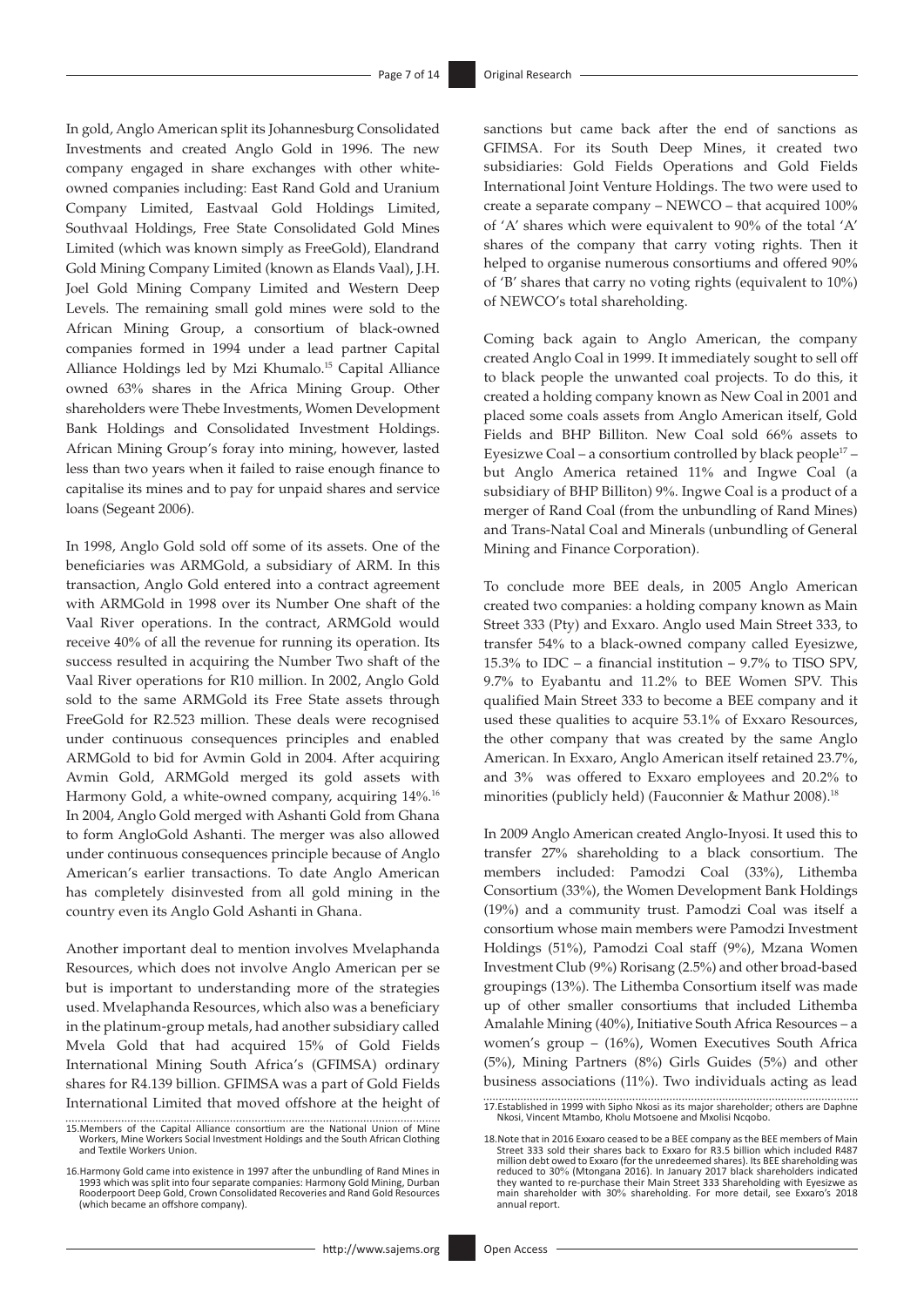partners were offered 15%. These were Sibongile Modise (a wife of the late and former minister of defence Mr Joe Modise) and Yoliswa Balfour (Anglo American 2009a, 2009b, 2009c; Anglo Inyosi 2010).19

In other minerals (metals, manganese and copper), Anglo American has also been involved. It was part of the unbundling of ISKOR which was once partly owned by the state. In 1999 it was split into two: ISKOR Steel (which was later sold to Arcelor Mittal) and Kumba in which Anglo America acquired 66% share and transferred coal assets that were under ISKOR to Exxaro. It used Exxaro to become a BEE partner of Kumba at its Sishen and Thabazimbi mines. Anglo American was also involved in the General Mining Metals and Minerals<sup>20</sup> and Samancor transactions. Together with BHP Billiton it took over Samancor and split into two: Samancor Manganese and Samancor Chrome. Samancor Chrome took Batho Barena Consortium (with 28%) as its BEE partner. In 2005 it was sold to Kermas South Africa and in 2009 to the International Mineral Resources due to financial difficulties with its BEE partners. Samancor Manganese sold 26% shares to a black consortium composed of Ntsimbintle (9%), NCAB (7%), IZIKO (5%) and HMM Education Trust (5%) (Kilambo 2016).

Anglo American with Rio Tinto jointly own the Palabora Mining Company. Together they created a separate company called Palabora Copper and used it to transfer 26% shares to a BEE consortium that includes a community trust incorporating the Makushane, Selwane, Maseke, Mashishimale and Majeje communities (10% shares), the Palabora Copper Employee Trust (10% shares) and the Negota consortium (6% shares) (Palabora Mining 2010b). A similar arrangement was made by BHP Billiton and Rio Tinto with regard to Richards Bay Minerals in which they created a community trust incorporating the Sokhulu, Mbonambi, Mkwanazi and Dube communities. These together with Blue Horizon Investments acquired 26% shareholding in Richards Bay Minerals. But apart from that, each community was offered a once-off payment of R17.5 million and a promise of R3 million annually for their social projects irrespective of whether the company declared dividends or not (Richards Bay Minerals 2011, 2012). Figure 2 shows the Dube community receiving its once-off payment.

As a principal strategist, Anglo American provides a very good example of various strategies used to incorporate black people in the mining industry. Names might have changed but their assets are spread in all mine categories. In certain mine ventures the sellers have retained 100% shareholding. Otherwise consortiums, community trusts, employee ownership schemes and individual companies owned by black people have emerged and concluded

19.Anglo American, through Anglo Coal, has continued to sell some of its coal mines to black people.

20.This is from the General Mining and Finance Corporation which started unbundling in 1989. Its metal assets were put under general mining, gold and base metals (Samancor), platinum (Impala) and coal (Trans-Natal and Minerals). The latter merged with Rand Coal to form Ingwe Coal which sold shares to Kuyasa, a black consortium.



*Source*: Richards Bay Minerals, 2011, *Annual Report*, RMB, Johannesburg **FIGURE 2:** The Dube community representatives receiving a once-off endowment of R17.5 million from Richards Bay Minerals.

deals with white-owned and foreign-owned companies. Before discussing more on strategies used and the final outcome of the BEE deals, it is important to highlight the degree of compliance with the MPRDA and the Mining Charter.

### **Meeting the Minerals and Petroleum Resources Development Act and the Mining Charter targets**

One of the aims of the article was to highlight the extent to which black people own equity and mine assets. Owning equity and mine assets starts with licensing. As indicated earlier, this is was a tool of transformation under the MPRDA and the Mining Charter. Black people are given preference when issuing new licenses. It was important to explain the outcome of this. By 2012, a total of 6370 licenses were offered to black-controlled entities (50 +1% shares) which included prospecting rights (69.8%; 4446), mining permits (20%; 1274) and mining rights (10%; 650). HDSA partnerships, also referred to as black-empowered entities (those with 25 +1% shares), received 5215 licenses. The majority are prospecting rights (52%; 2724) followed by mining permits (25%; 1329) and mining rights (21%; 1072). Broad-based groups, for example consortiums, communities and women groups, received 1439 licenses. These are further divided into 396 mining permits, 304 mining rights and 738 prospecting permits. It is worth noting that the remaining 50% of licenses (3289) which were issued to white-owned and foreign-owned companies with no black shareholders, imply that not every license offered was tied to having a black partner, a gap that could be used by vendors to retain some assets with 100% ownership (Kilambo 2016).

Based on the directories of operating and developing BEE companies provided by the Department of Minerals and Energy there is an indication that black-owned companies have grown from 67 in 2007 to 112 in 2010<sup>21</sup> as indicated in Figure 3.

21.Other sources of data include Research Channel Africa (2006, 2008); Empowerdex (2004, 2009).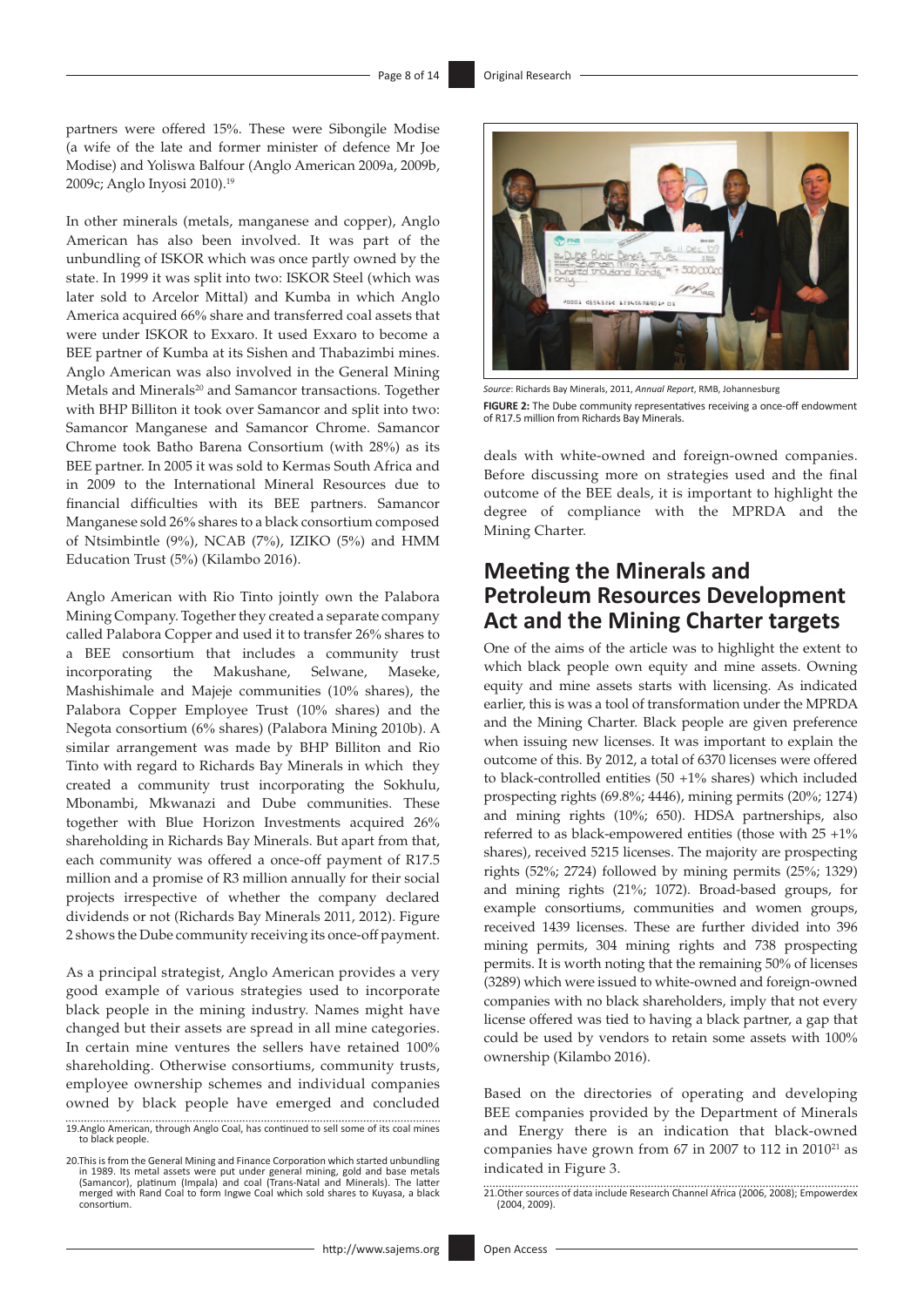

*Source*: Department of Minerals and Energy, 2010, *Operating and developing black empowerment mining companies in the Republic of South Africa*, DME, Pretoria **FIGURE 3:** Number of black economic empowerment companies by commodities.

Most of these companies are in coal (21) followed by platinumgroup metals and consultancy (13). Entry of black people in coal is facilitated by a number of factors. These include a high domestic demand to feed Eskom's coal plants, preferential procurement to black people allowed under the MPRDA and simple technologies used which becomes affordable.<sup>22</sup>

Exploring the challenges of attaining and sustaining equity target levels requires checking whether a 15% (as anticipated by 2009) and a 26% target (by 2014) have been met. The norm has been to use market capitalisation of JSE-listed mining companies as data for this are readily available.<sup>23</sup> It should be noted that the assessment of compliance targets is happening at a larger value of mining assets. From the R750 billion at the time of the signing the Mining Charter, these have grown to R2 trillion of JSE market capitalisation by 2009. The Department of Mineral Resources's Impact Assessment Report used this data indicating black people owned 9%. For almost the same period and value, KIO Advisory Services (2010) indicated much lower levels – 5.7% (equivalent to R97 billion of the R1.8 trillion mining assets). My own calculations based on the market capitalisation by July 2011 showed black people commanded 7.4% (or R143.5 billion of the R1.8 trillion) as depicted in Figure 4.

Three black-owned companies owned most of this market capitalisation. These were Exxaro (R64 billion), ARM (R40 billion) and Royal Bafokeng Resources (R13 billion), accounting for 81.8%. These companies have been attracting media attention, cementing criticisms that the BEE policy in the mining industry has benefited a few elites. This article has found that beneficiaries have actually broadened as BEE deals involve consortiums, community trusts, employee ownership schemes and individual companies as indicated earlier. In the following section, the article explores other



*Source*: Kilambo, S.R., 2016, 'Black economic empowerment and change in ownership and control in South Africa's mining industry', PhD thesis, University of Edinburgh, Edinburgh **FIGURE 4:** Market capitalisation by value of listed mining companies (July 2011).

realities of deals concluded, in particular strategies used and outcomes in order to shed more light.

### **Strategies used and outcomes**

Earlier the article discussed in detail the structure and BEE deals concluded by Anglo American. The company was at the centre of the unbundling, merging, swapping, selling and buying shares and assets among the other conglomerates. In this section, it is important to elaborate on the strategies in order to understand more of their impact and the nature of challenges encountered.

The first strategy is the creation of separate companies, SPVs, holding companies and trusts to host black shareholders or partners. Although these are normal company strategies worldwide, in this context they help vendors and sellers to retain the controlling shares exclusively in their core assets and dispose the minors to black people. Companies like New Coal Main Street 333 (Pty) and Exxaro mentioned above are among those created for such purposes. The separate companies created allow companies to choose which mine assets to retain 100% ownership of (excluding black people) and which to dispose of, or offer some percentage to black people. This is clearly shown by Anglo Coal and Anglo Platinum's dealings discussed above. For example, in the platinum belt, Anglo Platinum decided to offer shares at mine level incorporating also the communities. Since they initiated the process, the conglomerates were free to handpick a few black beneficiaries and offer shareholding or mine assets repeatedly. As the few handpicked black people accumulated wealth and acquired experience, they became a strategic choice in other transactions even when the MPRDA and the Mining Charter came into effect. ARM, Shanduka and Mvelapanda Resources are good examples. Scholars like Thomas Picketty (2010) who looked at the challenges of dealing with inequalities argues that those with wealth have the means to invest more in new wealth creating ventures, widening the gaps in wealth inequality.

Apart from individual companies – some with controlling family shareholding – the trend has been using consortiums.

<sup>22.</sup>Seriti Resources led by Mine Teke is said to be one of black supply that by 2018 supplied about 24% of ESKOM Coal (Henderson 2018). Simple technique (bore and pillar) is also affordable to black people.

<sup>23.</sup> Market capitalisation is a total value of a firm's outstanding shares, multiplied by<br>the market price at a time of closing business on a particular day. JSE market<br>capitalisation instruments include ordinary shares (th and rights to votes), preference shares, debentures and depository receipts. They also include exchange-traded funds, warrants and options (Treasury 2017).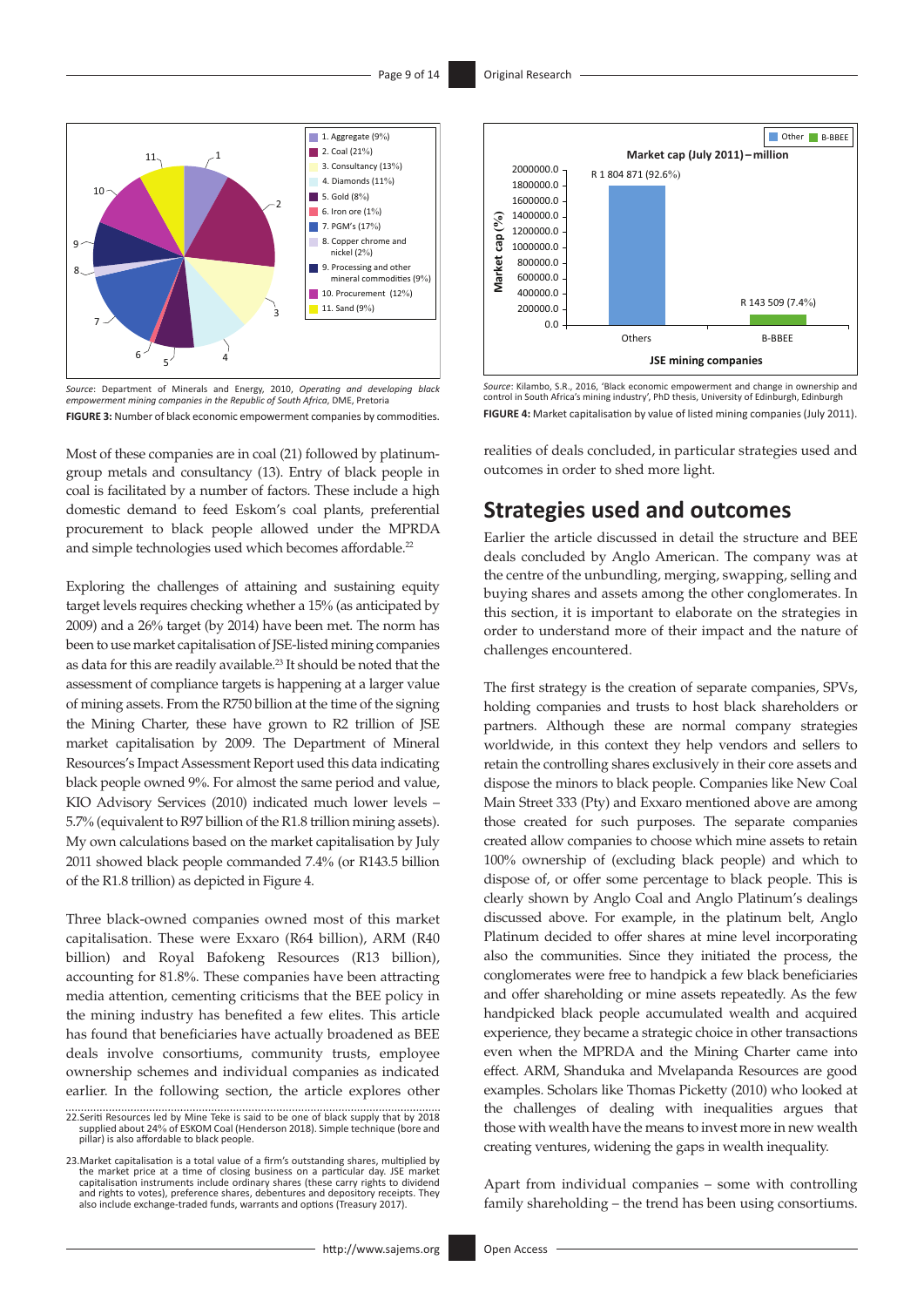A string of black people join a consortium and smaller consortiums join larger ones and conclude deals with whiteowned and foreign-owned companies and even black-owned companies. The dealings in consortiums depend much on a lead partner. This is a person usually offered a larger shareholding, but trusted to act as a go-between for consortium members and vendors. From interviews conducted with executives of white-owned, foreign-owned and black-owned companies, it became clear that most preferred are those that seem to be known around their communities or groups and have the ability to organise, provide guidance, coordinate and negotiate deals with the vendors. Mostly importantly are those with political connections, explaining the cryonic nature of BEE deals. This has become one of the sources of criticism.<sup>24</sup> The executives of black-owned companies that have acted as lead partners complained of the heavy burdens (in terms of finance, management duties and time) that they have to shoulder as they try to meet the expectations of the vendors and consortium collaborators. The white-owned companies expect them to act as a bridge to reach a pool of their black brothers or sisters aspiring to be BEE shareholders (Kilambo 2016). It is believed here that such differences in the expectations call for government's guidance for conducting relationships in consortiums.

The second strategy involves using community trusts. Thus, large and small trusts have emerged to conclude BEE deals. This is one of the requirements of the MPRDA and the Mining Charter and an indication that mining companies cannot easily bypass communities in which their mining activities take place. Large communities like Royal Bafokeng, which has a strong administrative structure, have entered into partnerships with mining companies operating in their areas and converted their royalties to shareholding. There are, however, different contractual arrangements for smaller communities in which some are offered once-off payments as in the case of the Dube community shown earlier. In informal conversations with a few leaders of smaller communities, I found that they have little knowledge of the value of the BEE shareholding allocated to them, and no clear demarcation of expenditures on projects offered under company social responsibilities and those from dividend payments received from BEE shareholding. This was also observed by Busacca (2013) and Rajak (2012) who warned that complying companies tend to mix their BEE compliance obligations with those that fall under corporate social responsibilities. I also believe what Cargill (2010) says: that the government needs to offer guidance on communities' involvement in mining companies operating in their areas and establish permanent administrative structures. Without such, communities are likely to be manipulated by mining companies.

From the literature and interviews conducted with executives of mining companies for this article, serious issues were highlighted. Black people lack finance for acquiring shares, capitalising mine ventures and covering operational costs. Their situation is worsened by them lacking collateral, which is important in sourcing funds from financial markets. Thus, they depend on sponsorship from vendors of mine assets. To avoid the risks of transferring assets to cashless black people, sellers use not only separate companies to host black people, but also debt financing. Black beneficiaries are allocated free shares without putting money down in the first place. With the sponsorships and guarantee from vendors, willing financial institutions accept such deals with the expectations that shares will be redeemed later through dividends or external finance. (Recently this was also noticed by Nhasengo 2016.) Without payments, debts accumulate. The 1998 financial crisis saw black shareholding being resold back to vendors.

The conditions for BEE deals include lock-in clauses and ring fencing. Lock-ins prevent black-owned companies entering into deals to trade their shareholding until a specified agreed date and ring-fencing gives first option to vendors to buy back their shares when black shareholders are forced to sell. The outcomes of all these are share dilution, liquidation or total exit from BEE deals. A few examples below will suffice to explain the outcome of such strategies and their results.

The first is Mvelaphanda Resources, mentioned earlier: its main shareholders are Mvelapanda Holdings and Afripalm Holdings which had also acquired 63% of Northam Platinum in a BEE deal with Anglo Platinum as explained earlier. Bound by a lock-in clause, Mvelapanda could not quit the deal until the end of the agreement. Mvelapanda's debt accumulated to R5.5 billion by 2010 and it was under increasingly pressure to settle it. Moreover, it was accused of being in a pyramid structure because it controlled over 50% of Northam and received 75% of its income from Northam. To break the pyramid, Northam acquired the entire Mvelaphanda Resources' issued ordinary shares. This implies Mvelaphanda Resources ceased to exist so its lock-in-clause was no longer binding. Its shares were returned to its original shareholders, which were Mvelapanda Holdings and Afripalm Holdings. Free from the lock-in-clauses, Mvelaphanda Holdings and Afripalm Holdings were now able to strategise on how to get out of their debts. Mvelaphanda Holdings decided to sell 12.2 million shares in Northam to the Eurasian Natural Resources Corporation – a foreign-owned company – for R2.2 billion. Afripalm also decided to sell some of its shares in Northam to the Public Investment Corporation to meet its debts with Nedbank. Consequently, the two companies' BEE shareholding in Northam was diluted to a mere 22% (Mvelaphanda Holdings 10.6% and Afripalm Holdings 11.5%) (see Northam 2010, 2011). Mvelaphanda Resources had another subsidiary called Mvela Gold that had acquired 15% of GFIMSA's ordinary shares for R4.139 billion. It was then forced to sell 11 million of these shares in order to

<sup>24.</sup>The list of politically connected individuals is long. It includes President Cyril<br>Ramaphosa who through Shanduka Resources benefited from many mining BEE<br>deals, including Kangra Coal, Pan African Resources, Shanduka Co and Assore. The list further includes Patrice Motsepe of ARM whose two sisters are<br>married to President Ramaphosa and Jeff Radebe (the longest serving Minister to<br>date whose wife Bridget is a major shareholder of Makau Min Sekwale, the first premier of Gauteng and Minister of Settlements under Zuma's first term.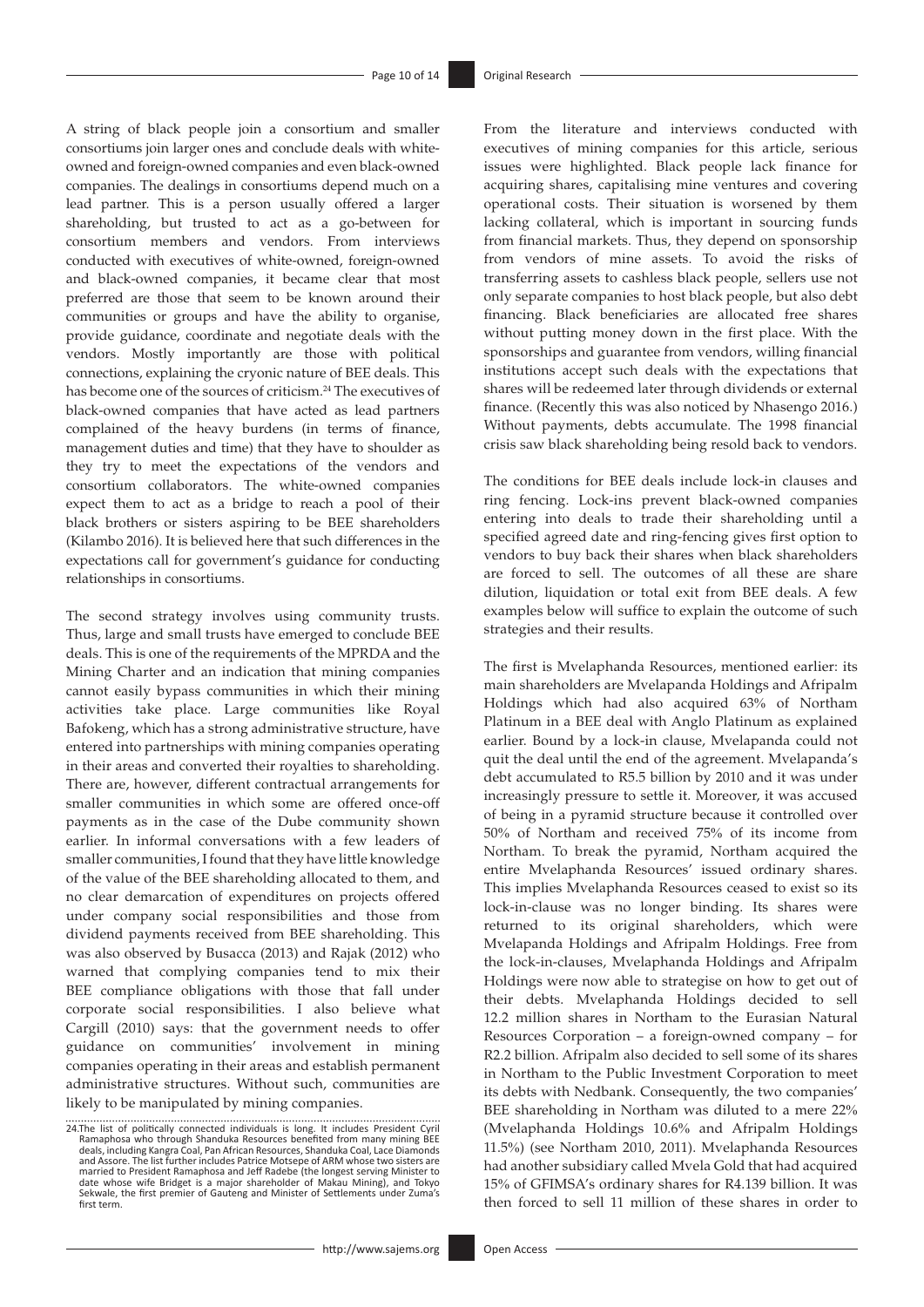minimise debts. Consequently, Mvelapanda's Resources shareholding in GFIMSA was reduced to only 3% (Gold Fields 2010).

The second is Optimum Coal Mines.<sup>25</sup> By the time of its listing on the JSE in 2010, black people controlled 61% equity through Optimum Coal Holdings. Accumulated debts from the purchase of the mines and operating costs forced black shareholders to sell to Xstrata Glencore (a new foreign-owned company that operates through its subsidiary, Purito BV) and Lexshelf (a company connected to Cyril Ramaphosa). Together they bought 71% of Optimum Coal equity (Villa 2013). Optimum Coals's capital shortfalls worsened when in 2015 Eskom imposed a fine of R2 billion on the company for supplying substandard coal and halted advance payments for the coal deliveries. The only option was for Optimum Coal Mines, together with Optimum Coal Holdings, to be sold. The buyer was Tegeta Resources, which is part of Oakbay Investment. Its main shareholder (with 29% equity) is the Gupta family. The manner in which Optimum Coal assets were sold to Tegeta Resources prompted an investigation of state capture against the Gupta family by the Public Protector in 2016. The report released in October 2016 concluded that the conduct of Eskom was to blame for forcing Optimum Coal Mine and Optimum Coal Holdings into business rescue and financial stress, leading to a takeover by Tegeta Resources. This was clear when one considers the fact that Eskom paid in advance R659 million to Tegeta Resources but used this to pay for the purchase of the two entities (Public Protector 2016).26

The third is Incwala Resources, another black-owned company created in 2004, which acquired 18% shares in a white-owned company named Lonmin at its Western and Eastern mines and 26% equity in Akanani Platinum Project. By 2010, Incwala was unable to service its debts. Receiving no financial returns prompted its black shareholders to opt out of the BEE deals. To avoid losing its BEE status, Lonmin had to find another black partner. It got hold of Shanduka Resources (linked to President Ramaphosa). Lonmin as a vendor had to provide a loan to Shanduka Resources of R2.5 billion for five years. To cover this loan, Lonmin placed 10 million shares (equivalent to 5% of its issued shares) with international investors (Lonmin 2010, 2011).

The fourth is Wesizwe Platinum, a once JSE-listed blackowned company, that had to source funds in international markets to develop its Bakubungu Mine where it was a major shareholder. In 2008, it entered into an agreement with the Jinchuan Group from China. In a series of negotiations that followed, Jinchuan acquired 45% equity of Wesizwe Platinum Hall 2010 for US\$200 368 292, provided a debt facility for

25.The BEE members of Optimum Coal Holdings were: Warrior Coal (15.9%), Kwini<br>Mining Investments (10.33%), employee trust (9.93%), community trust (9.93%),<br>Micsay Investments (7.55%), Monkge Coal Investments (5.28%) and Mo

26.The Zondo Commission is currently investigating how the Gupta family came to capture the state under the Zuma presidency for its own benefit.

US\$650 million and took over the management of the mine. Thus, Wesizwe lost control of its mine assets, its shareholding diluted to a mere 16.33% and its BEE status was lost. Its unpaid-for shares were housed in Micawber 809 SPV (Wesizwe Platinum 2011).

Issues of lack of capital are not isolated from other problems that black-owned companies face. From interviews with the executives of black-owned companies, it was revealed that not only lack of capital, but also limited knowledge of mineral extraction activities, poor technological usage, difficulties in accessing land and export markets limit their successes. Most of those interviewed in the coal sector mentioned that the extractive industry is capital intensive and it is difficult to get funding. More knowledge about technology and extractive activities is needed. Before exporting, for example, one needs washing and other preparations, but facilities are controlled by older, larger companies. As newcomers, black-owned companies have to cooperate and use their facilities if they want to participate in export markets. When asked about procurement facilities offered under the BEE policy, they indicated that with limited capital and operational capacity, they also cannot easily meet their supply quotas.

It is worth noting the strategies used by some emerging BEE companies to stay in operation. From interviews with Clyde Johnson, chief executive officer of Sedibeng Mining, and Nchakha Moloi of Motjoli Resources,<sup>27</sup> the two companies acquire prospecting and exploration licenses upon finding potential deposits; they enter into joint ventures with other mining companies to develop mining assets to a bankable stage and sell them. The acquired cash is used to develop other assets (Kilambo 2016). These kinds of strategies are encouraging and need more investigation. It is believed that these are companies to which the government can selectively offer support.

It is also important to look at government's strategies.<sup>28</sup> This has concentrated on specifications of the policy that do not reflect putting in place support mechanisms despite being aware of problems that black people experience in the mining industry. In its suggestions to the amendments to the Mining Charter, first the government retained the 26% target. Secondly, in its frantic move to enable black people attain control, it called for complying companies to allow black people participate fully in annual general meetings and required them to have voting rights. The compliance of this is questionable taking into consideration the dilution of black shareholding and the use of nonvoting shares allowed in concluding BEE deals. Thirdly, the government is calling for complying companies that are in

<sup>27.</sup>Motjoli Resources is a 100% black-owned junior mining and exploration company. Mr Nchakha Moloi and Ms Nonkqubela Mayatula founded it in 2004. Moloi is a geologist who gained experience as chief executive officer of Mintek, Alexkor and<br>South African Mining Development and as deputy director general at the<br>Department of Mineral Resources. Mayatula worked with Lafarge, Coal o

<sup>28.</sup> Note that the 2002 Mining Charter and its Amendment in 2010 ended in 2015. The<br>new Minister of Finance Mr Tito Mboweni announced the withdrawal of the<br>MPRDA Amendment Bill in his mid-term budget review on 24 October 20 resulting in policy uncertainty (Treasury 2018).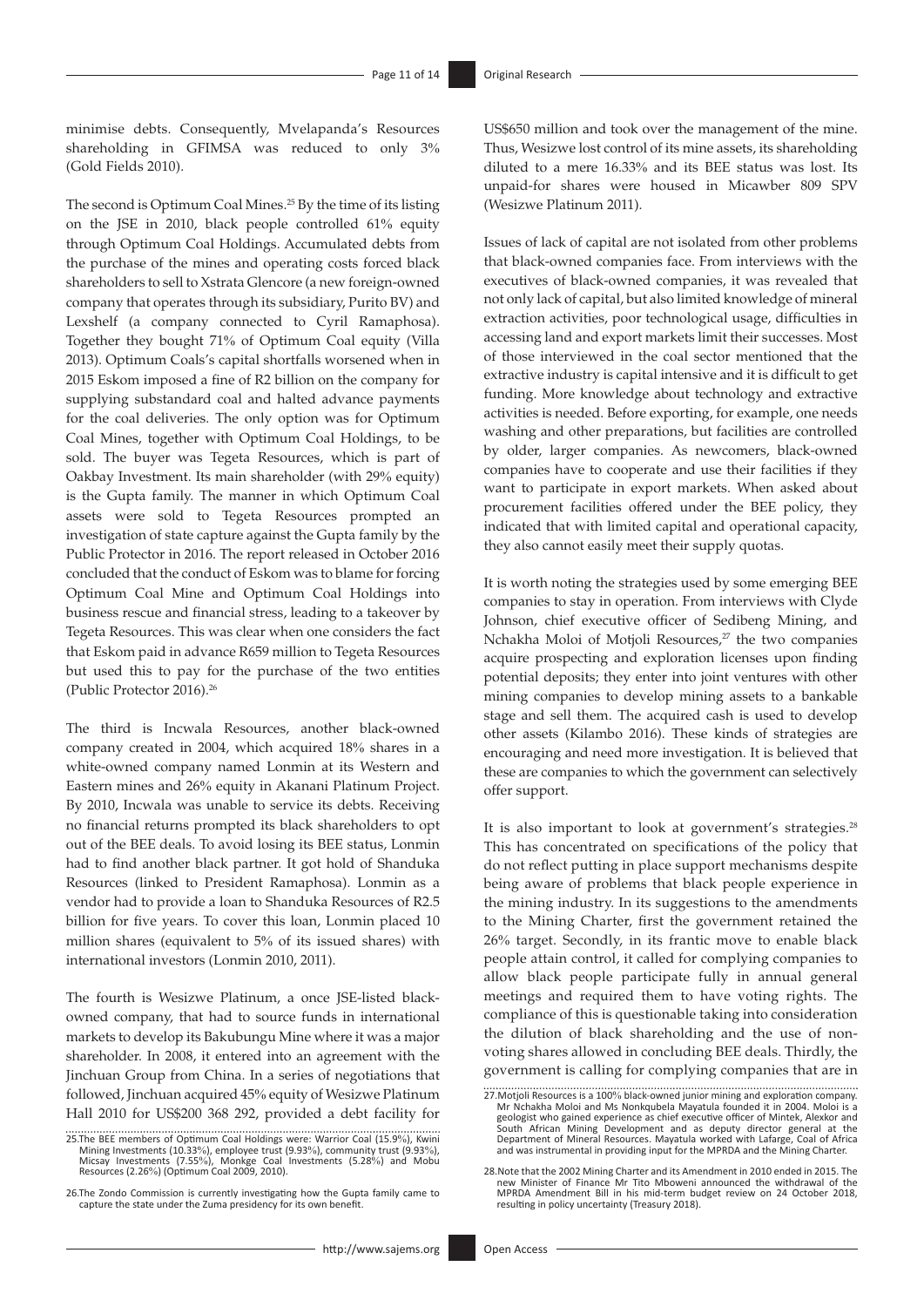partnership with BEE partners to provide them with cash flow throughout their deal term, regardless of whether they made a profit or a loss. Again, it is questionable if such a call supports profit motives which private firms strive for and it is not certain whether such cash flows will be used to redeem their shares. Fourthly is the continuous consequences principle which failed to scrap the clause requiring ongoing compliance.<sup>29</sup> Their strategy is thus concentrated on policy specifications and not supporting black entrepreneurs.

### **Conclusion**

In conclusion, black equity stood at only 7.4% (or R143.5 billion of the R1.8 trillion) of JSE market capitalisation by 2011. This was a far cry from the 26% expectations of the 2002 MPRDA and the Mining Charter. Black people have been trying hard to exploit opportunities provided by the new mining regulations signified by a broad category of beneficiaries. These include individual companies, consortiums, community trusts and employee ownership schemes and few of these are worth billions of rand. While part of the explanation for low compliance levels is the unexpected expansion of the value of assets from R750 million in 2002, the government carries the blame. The thorny issue is lack of finance in the face of various problems (lack of expertise, collateral, access to land in mineral-rich areas and others) that black people experience. The government leaves them to struggle within the market forces. White-owned and foreign-owned companies were expected to freely comply to transfer 26%, which is a huge value, to help with funding, collateral and other support. It is not surprising that debt financing and the use of conditions have been preferred by sellers. All these have led to growing indebtedness, dilution of shareholding and black people selling their equity and mine assets back to sellers.

The profundity of such realities explained in this article better helps explain challenges of attaining and sustaining target levels, and the limitations of black people's utilising opportunities offered by the policy. Experiences from similar policies elsewhere indicate their successes depended on direct government enforcement through governmentcreated institutions selectively and continuously offering various types of support and mostly state finance. It is suggested here that a new strategy for the implementation of the MPRDA and the Mining Charter is needed. In particular, instead of the hands-off approach and the concentration on changing the specifications of the policy, the government needs to be proactive. In particular it should selectively use incentives and provide reliable sources of finance to capitalise mining projects, cover operational costs and offer training in requisite skills. Furthermore, the government should move away from voluntary adherence to regulations and effectively use its

29.This was contested by the government but the Pretoria High Court ruled that the<br>2002 Mining Charter did not require mining companies to continually top up their<br>- black shareholding to keep it at the 26% level (Henderso

state institutions to continuously oversee, enforce and monitor the implementation, track the changes in the composition of ownership, unlock problematic areas and find solutions. In short, it should nurture its pool of black entrepreneurs or otherwise it should not expect them to survive and the BEE policy to succeed in the mining industry.

## **Acknowledgements**

### **Competing interests**

The author has declared that no competing interest exist.

### **Author's contribution**

S.R.K. declares that she is the sole author of this research article.

### **Funding information**

This research received no specific grant from any funding agency in the public, commercial or not-for-profit sectors.

### **Ethical considerations**

This article followed all ethical standards for research without direct contact with human or animal subjects.

### **Data availability**

The authors confirm that the data supporting the findings of this study are available within the article.

#### **Disclaimer**

The views and opinions expressed in this article are those of the author and do not necessarily reflect the official policy or position of any affiliated agency of the author.

### **References**

- Adejugbe, M., 1984, 'The myths and realities of Nigeria's business indigenization', *Development and Change* 15(4), 577–592. [https://doi.org/10.1111/j.1467-](https://doi.org/10.1111/j.1467-7660.1984.tb00197.x) [7660.1984.tb00197.x](https://doi.org/10.1111/j.1467-7660.1984.tb00197.x)
- African National Congress, 1955, *Freedom charter*, viewed 10 May 2009, from [http://](http://africanhistory.about.com/od/apartheid/a/FreedomCharter.htm) [africanhistory.about.com/od/apartheid/a/FreedomCharter.htm](http://africanhistory.about.com/od/apartheid/a/FreedomCharter.htm).
- African National Congress, 2012, *Maximising the developmental impact of the people's mineral assets: State intervention in the mineral sector*, ANC Policy Institute, Johannesburg.
- African National Congress Youth League, 2010, 'Towards the transfer of wealth to the ownership of the people as a whole: A perspective on nationalization of mines, discussion document', *Umtambulo* 33.
- Andreasson, S., 2010, 'Confronting the settler legacy: Indigenization and transformation in South Africa and Zimbabw', *Political Geography* 29(8), 424–433. <https://doi.org/10.1016/j.polgeo.2010.10.003>

Anglo Platinum Limited, 2005, *Annual report*, Anglo Platinum Limited, Johannesburg. Anglo American Plc., 2006, *Transformation report (BEE)*, Anglo American, Johannesburg.

Anglo American Plc., 2009a, *Fact book 2008/9: Coal*, Anglo American, London.

Anglo American Plc., 2009b, *Fact book 2008/9: Platinum*, Anglo American, London. Anglo American Plc., 2009c, *Fact book 2008/9: Base metals*, Anglo American, London.

Anglo American Plc., 2019, *Fact book 2018/0191*, Anglo American, London.

Anglo Inyosi, 2010, *Annual report*, Anglo Inyosi, Johannesburg.

*platinum industry*, Anglo Platinum Limited, Johannesburg.

Anglo Platinum Limited, 2008a, *Annual report*, Anglo Platinum Limited, Johannesburg. Anglo Platinum Limited, 2008b, *Meaningful and sustainable empowerment in the*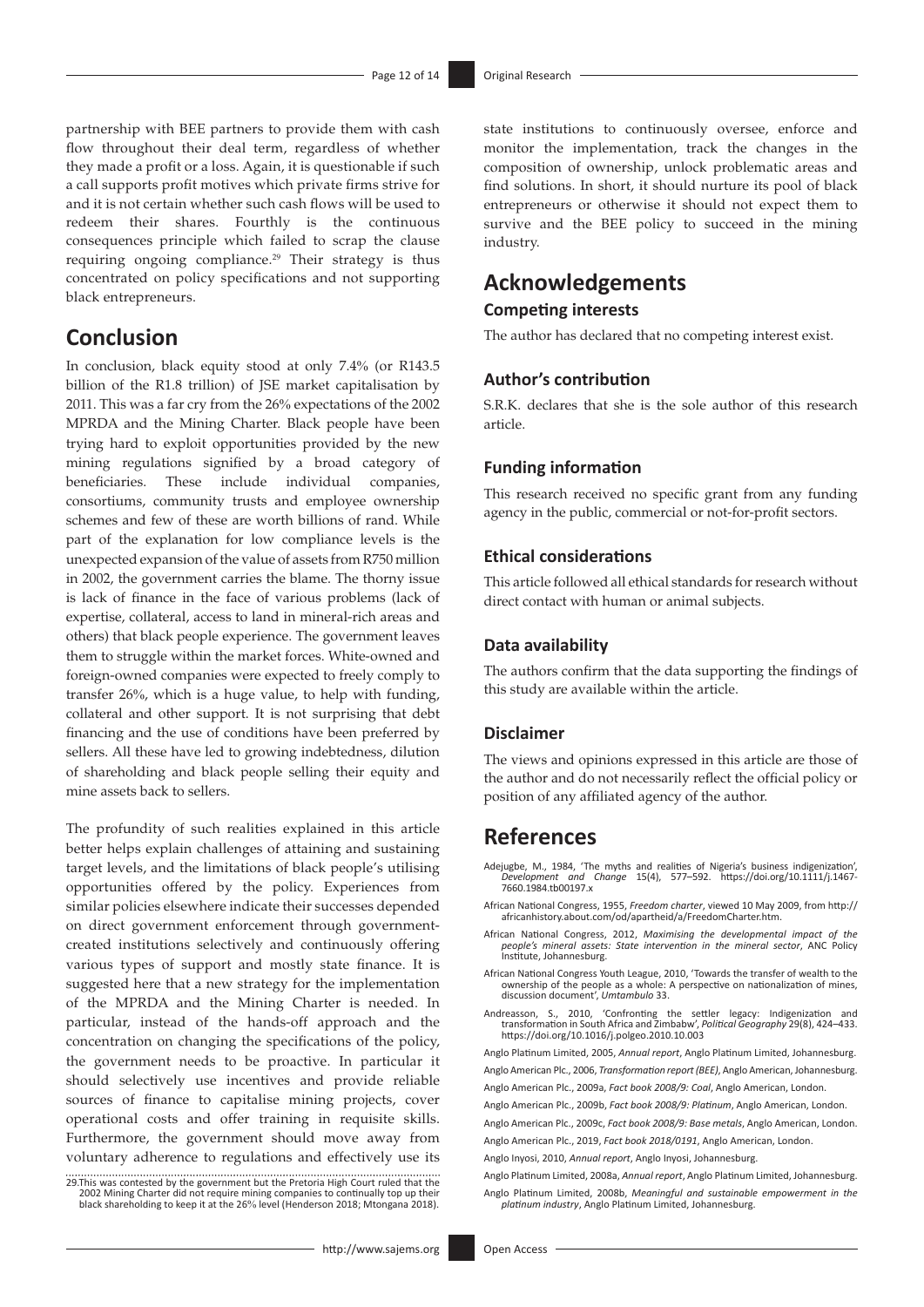- Anooraq Resources Corporation, 2006, *Pre-listing statement 13 Dec 2006*, Anooraq, Johannesburg.
- Anooraq Resources Corporation, 2011, *Management discussion and analysis of financial conditions and results of operations for the period ended March 2011*, Anooraq, Johannesburg.
- African Rainbow Minerals, 2010, *Annual report*, ARM, Johannesburg.
- Balshaw, T. & Goldberg, J., 2008, *Broad-Based black economic empowerment, BEE score card*, Human and Rousseau, Cape Town.
- Baxter, R., 2009, *Brief overview of the mining industry*, Chamber of Mines, Johannesburg.
- Beresford, A., 2015, 'Power, patronage and gatekeeper politics in South Africa', *African Affairs* 114(455), viewed 05 December 2015, from [http://afraf.oxfordjournals.org/](http://afraf.oxfordjournals.org/content/early/2015/02/03afraf.ac) [content/early/2015/02/03afraf.ac.](http://afraf.oxfordjournals.org/content/early/2015/02/03afraf.ac)
- Booth, D. & Mutebi, F.G., 2012, 'Developmental patriamonialism? The case of Rwanda', *African Affairs* 111(444), 379–403.<https://doi.org/10.1093/afraf/ads026>
- Bowman, A., 2019, 'Black economic policy and state business relations in South Africa: The case of mining', *Review of African Political Economy* 46(160), 223–245. <https://doi.org/10.1080/03056244.2019.1605587>
- Burton, A. & Hoawthorne, S., 2007, 'SA's booming middle class', *South Africa Information*, 24 May, Johannesburg.
- Busacca, M., 2013, 'Corporate social responsibility in South Africa's mining industry: Redressing the legacy of apartheid', senior thesis paper 632, CMC, Cape Town.
- Cargill, J., 2010, *Trick or treat: Rethinking black economic empowerment*, Jacana Media, Johannesburg.
- Competition Tribunal of South Africa, 2006, *Panahalo Investments (Pty) Ltd and De Beers consolidated mines holdings*, Case doc. 12/LM/Feb. 06, Competition Tribunal, Pretoria.
- Dansereau, S., 2005, 'Win-win or new imperialism? Public-private partnerships in African mining', *The Review of African Political Economy* 32(103), 47–62. [https://](https://doi.org/10.1080/03056240500121024) [doi.org/10.1080/03056240500121024](https://doi.org/10.1080/03056240500121024)
- Department of Minerals and Energy, 1995, *Discussion document on a minerals and mining policy for South Africa*, DME, Pretoria.
- Department of Minerals and Energy, 1998, *White paper: A minerals and mining policy for South Africa*, DME, Pretoria.
- Department of Mineral Resources, 2009, *Mining Charter Impact Assessment Report*, Government Printers, Pretoria.
- Department of Minerals Resources, 2010, *Operating and developing black empowerment mining companies in the Republic of South Africa*, DME, Pretoria.
- Drake, W.A. & Holsworth, R.D., 1996, *Affirmative action and the stalled quest for black progress*, University of Illinois Press, Chicago, IL.
- Empowerdex, 2004, *The state of black economic empowerment in the mining sector*, Empowerdex, Johannesburg.
- Empowerdex, 2009, *A summary of the BEE transactions in the mining sector 2004– 2008*, Empowerdex, Johannesburg.
- Exxaro, 2010, *Integrated annual report*, Exxaro, Johannesburg.
- Exxaro, 2011, *Annual report*, Exxaro, Johannesburg.
- Exxaro, 2012, *Annual report*, Exxaro, Johannesburg.
- Exxaro, 2018, *Annual report*, Exxaro, Johanesburg.
- Falkena, H.B., 1979, *The South African state and its entrepreneurs*, A. D. Bonker Publisher, Cape Town.
- Fauconnier, A. & Mathur, H.B., 2008, 'Black economic empowerment in the South African mining industry: A case study of Exxaro limited', *South African Journal of Business Management* 34(4), 1–14.<https://doi.org/10.4102/sajbm.v39i4.567>
- Fine, B. & Rustomjee Z., 1996, *The political economy of South Africa: From minerals energy complex to industrialization*, West View Press, Cape Town.
- Feinstein, C., 2005, *An economic history of South Africa*, Cambridge University Press, Cambridge.
- Gold Fields, 2010, *Annual report*, Gold Fields, Johannesburg.
- Hall, R., 2010, 'A political economy of land reform in South Africa', *Review of African Political Economy* 31(100), 213–227.<https://doi.org/10.1080/0305624042000262257>
- Henderson, R., 2018, 'BEE mining tussle rages on despite court ruling', *Sunday Times/ Business,* 08 April, p. 1.
- Hirsh, A., 2005, *Seasons of Hope*: *Economic Reform under Mandela and Mbeki*, University of KwaZulu-Natal Press, Scottsville.
- Hughes, A., 1998, *Achieving industrialization in East Asia*, Cambridge University Press, Cambridge.
- Iheduru, O.C., 2008, 'Why Anglo licks ANC's boots: Globalization and state capital relations in South Africa', *African Affairs* 107(428), 333–360. [https://doi.](https://doi.org/10.1093/afraf/adn037) [org/10.1093/afraf/adn037](https://doi.org/10.1093/afraf/adn037)
- Iwuagwu, O., 2009, 'Nigeria and the challenge of industrial development: The new cluster strategy', *African Economic History* 37(1), 151–180.
- Jesudason, J.V., 1990, *Ethnicity and the economy: The Chinese businesses and multinationals in Malaysia*, Oxford University Press, Oxford.
- Kaplan, E.J., 1972, *Japan: The government and business relationship: A guide for American Businessman*, U.S. Department of Commerce, Washington, DC.
- Kenton Will, 2018, *Unbundling.*
- Khehla, S. & Reddy, C., 2007, *Empowerment and its critics*, Business Map Foundation, Johannesburg.
- Kilambo, S.R., 2016, 'Black economic empowerment and change in ownership and control in South Africa's mining industry', PhD thesis, University of Edinburgh, Edinburgh.
- KIO Advisory Services, 2010, 'Management control and employment equity in the mining industry: Draft report for Public Comment 2010', South African Mining Development Association, Johannesburg.
- Lall, S., 1996, *Learning from the Asian Tigers: Studies in technology and industrial policy*, MacMillan Press, London.
- Lonmin Plc, 2010 and 2011, *Annual report and accounts*, Lonmin, Johannesburg.
- Makgoba, M., 2019, 'Constructing black economic empowerment transactions in South African mining: Government v corporate discourse', *African Studies* 78(4), 568–589.<https://doi.org/10.1080/00020184.2019.1578167>
- Malherbe, S. & Segal, N., 2001, *Corporate governance in South Africa*, Trade and Industrial Policy Strategies Annual Forum, Pretoria.
- Mandla, B., 2006, 'BEE and Malaysia NEP: A comparative study', MA dissertation, University of Stellenbosch, Stellenbosch.
- Marais, H., 2011, *South Africa pushed to the limit. The political economy of change*, University of Cape Town Press, Cape Town.
- Mathe, H., 2008, 'BEE economics and its influence on growth of the new South Africa', Mine Africa BEE seminar, July, Johannesburg.
- Mbeki, T., 1999, 'Challenge of the formation of a black capitalist class, a black bourgeoisie', *Speech at the annual national conference of the black management forum*, Kempton Park, 20 November, viewed 23 April 2018, from [https://www.](https://www.mbeki.org/2016/06/09/speech-at-the-annual-national-conference-of-the-black-management-forum-kempton-park-19991120/) [mbeki.org/2016/06/09/speech-at-the-annual-national-conference-of-the-black](https://www.mbeki.org/2016/06/09/speech-at-the-annual-national-conference-of-the-black-management-forum-kempton-park-19991120/)[management-forum-kempton-park-19991120/](https://www.mbeki.org/2016/06/09/speech-at-the-annual-national-conference-of-the-black-management-forum-kempton-park-19991120/).
- Mbeki, T., 2003, *State of the nation address*, viewed 23 April 2018, from [https://www.](https://www.gov.za/state-nation-address-president-south-africa-thabo-mbeki-houses-parliament-cape-town-14-february-2003#) [gov.za/state-nation-address-president-south-africa-thabo-mbeki-houses](https://www.gov.za/state-nation-address-president-south-africa-thabo-mbeki-houses-parliament-cape-town-14-february-2003#)[parliament-cape-town-14-february-2003#.](https://www.gov.za/state-nation-address-president-south-africa-thabo-mbeki-houses-parliament-cape-town-14-february-2003#)
- Mbeki, M., 2007, *Is BEE working?* viewed 05 March 2009, from [http://allafrica.com/](http://allafrica.com/stories/200703231106.html) [stories/200703231106.html](http://allafrica.com/stories/200703231106.html).
- Mtongana, L., 2016, 'Exxaro in an eskom hole over BEE', *Sunday Times/Business Times,*  04 December, p. 4.
- Mtongana, L., 2018, 'DMR seeks to sort out the past to ensure future works better', *Sunday Times/Business News,* 29 April, p. 5.
- Nattrass, N., 1981, *The South African economy: Its growth and change*, Oxford University Press, Oxford.
- Nhasengo, A., 2016, 'Sustainability of funding models in black economic empowerment transactions in South Africa's mining sector', MSc dissertation, University of the Witwatersrand, Johannesburg.
- Ndongko, W.A., 1980, 'Indigenisation policy and the development of private enterprise in Nigeria', *African Spectrum* 15(1), 53–71.
- Northam, 2011, *Northam circular to shareholders*, Northam, Johannesburg.
- Northam Platinum Ltd., 2010, *Annual report*, Northam, Johannesburg.
- Optimum Coal, 2009, 2010, *Annual report*, Optimum Coal, Johannesburg.
- Palabora Mining Company Limited, 2010a, *Integrated annual report*, Palabora Mining, Johannesburg.
- Palabora Mining Company Limited, 2010b, *Sustainable development report*, Palabora Mining, Johannesburg.
- Picketty, T., 2010, 'On the long-run evolution of inheritance: France 1820–2050', Working Papers, September 3rd 2010, Paris School of Economics, Paris.
- Public Protector, 2016, *State capture report 2016*, Public Protector, Pretoria.
- Rajak, D., 2012, 'Platinum city and the new South African dream', *Africa* 82(2), 252–271.<https://doi.org/10.1017/S0001972012000046>
- Republic of South Africa, 2002a, *Score card for the broad based socio-economic empowerment charter for the South African Mining Industry*, South African Government, Pretoria.
- Republic of South Africa, 2002b, *The Minerals and Petroleum Resources Development Act*, South African Government, Pretoria.
- Republic of South Africa, 2004, *The broad-based socio economic empowerment charter for the South African mining sector*, Government Gazette No. 2666, 13/8/2004.
- Research Channel Africa, 2006, *Black economic empowerment in mining*, Creamer Media, Johannesburg.
- Research Channel Africa, 2008, *Black economic empowerment in mining*, Creamer Media, Johannesburg.
- Rhee, C., 1994, *The state and industry in South Korea: Limits of authoritarian state*, Routledge, London.
- Richards Bay Minerals, 2011, *Annual report*, RBM, Johannesburg.
- Richards Bay Minerals, 2012, *Annual report*, RBM, Johannesburg.
- Seidman, A. & Seidman, N., 1977, *US multinationals in Southern Africa*, Tanzania Publishing House, Dar Es Salaam.
- Segeant, B., 2006, *Brett Kebble: The inside story*, Zebra Press, Johannesburg.